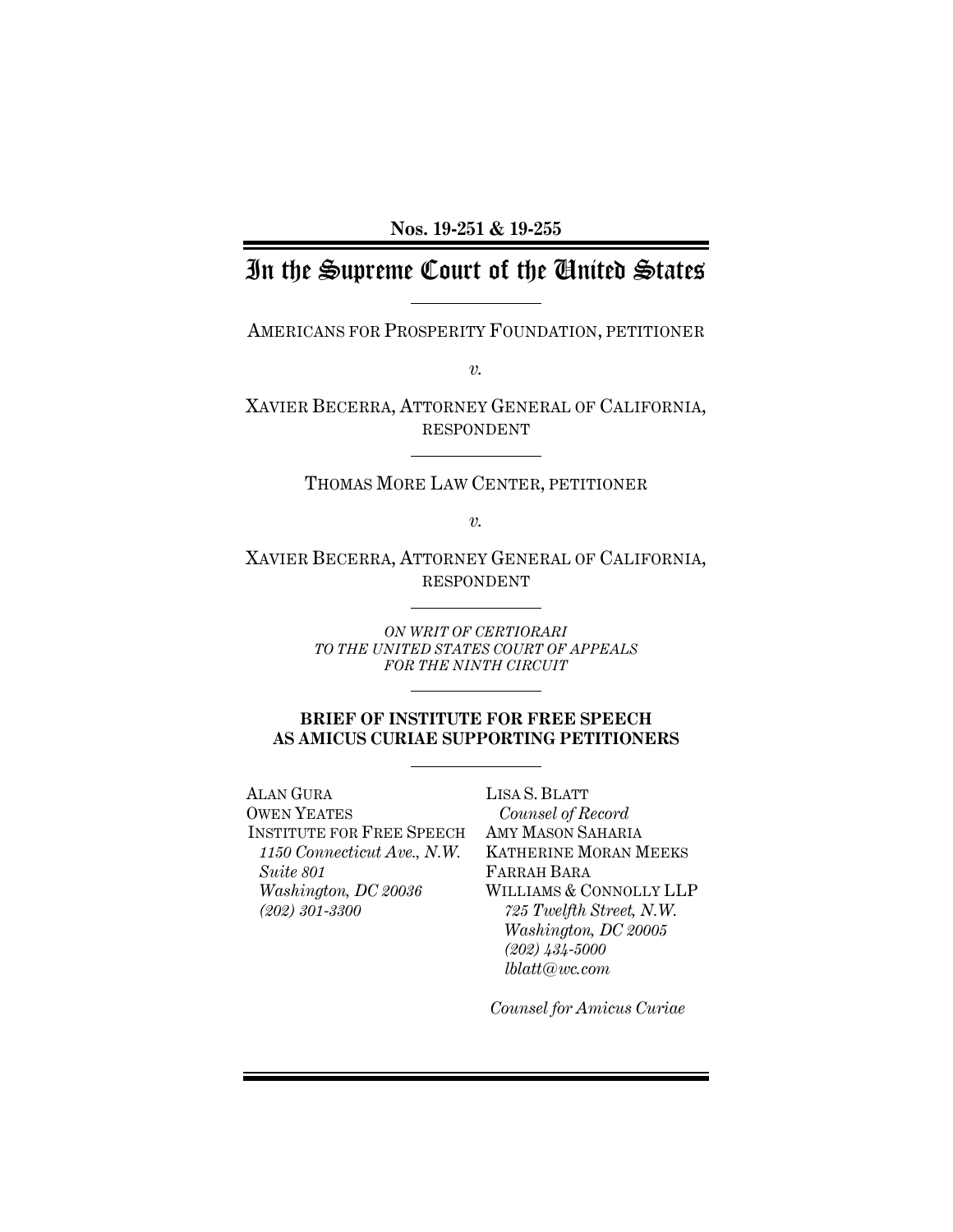# **TABLE OF CONTENTS**

| Page                                                                                             |
|--------------------------------------------------------------------------------------------------|
|                                                                                                  |
|                                                                                                  |
|                                                                                                  |
| The Ninth Circuit Erroneously Rejected the<br>I.                                                 |
| A. Forced Disclosure of Private Associations Gives                                               |
| B. Disclosure Also Burdens the First Amendment<br>Right To Solicit Charitable Donations 10       |
| C. The Ninth Circuit Misunderstood This Court's<br>Cases To Require Proof That Disclosure Will   |
| D. Proof of Concrete Injury Is Not Required in the                                               |
| The California Disclosure Requirement Should<br>H.<br>Be Struck Down as Overbroad on Its Face 20 |
| A. Facial Challenges Are Particularly Appropriate<br>in the First Amendment Context20            |
| B. California's Disclosure Requirement Is                                                        |
|                                                                                                  |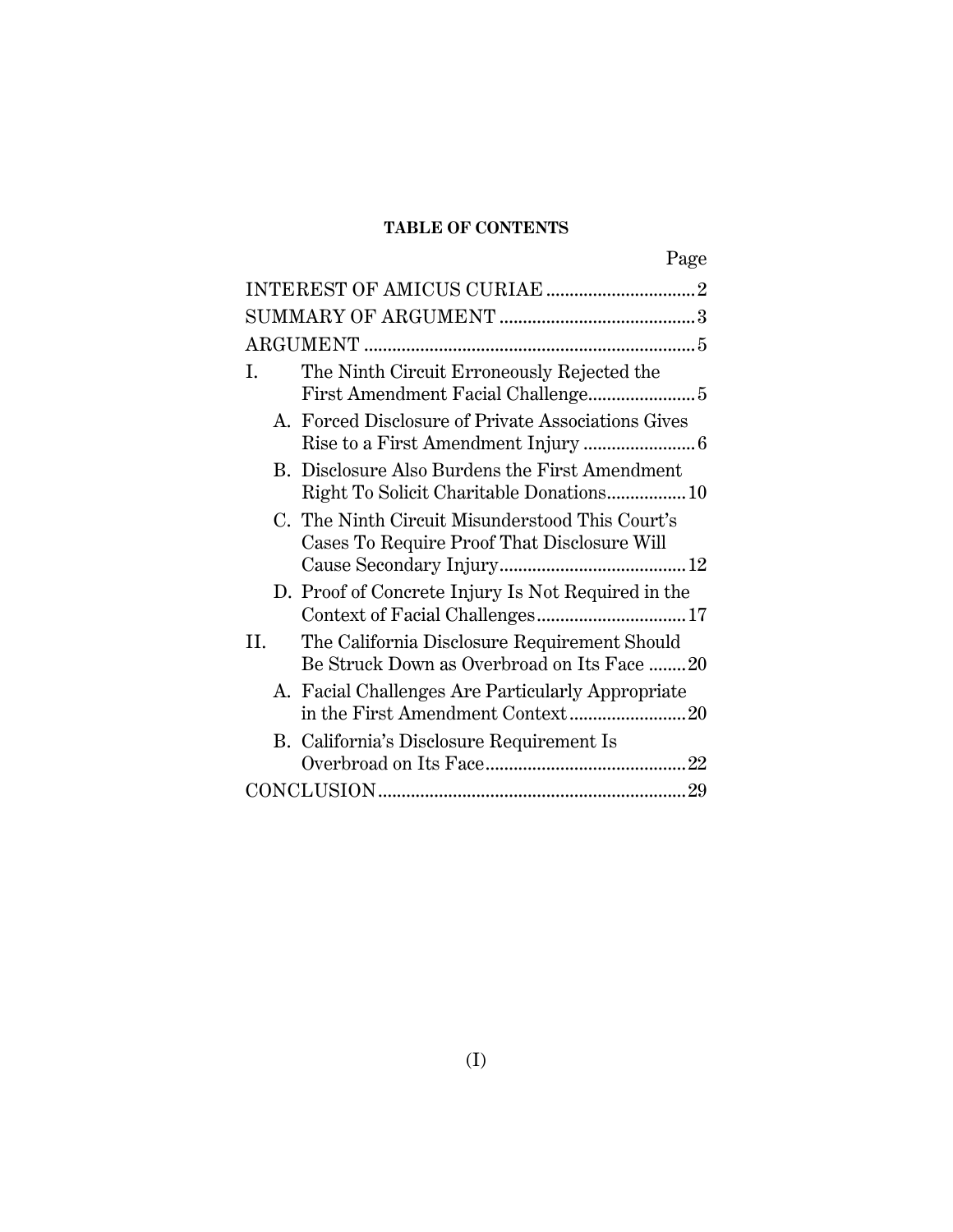# **TABLE OF AUTHORITIES**

# Cases:

Page

| Ams. for Prosperity Found. v. Harris,                   |
|---------------------------------------------------------|
| 182 F. Supp. 3d 1049 (C.D. Cal. 2016) 25, 27            |
| Aptheker v. Sec'y of State, 378 U.S. 500 (1964)  11, 18 |
| Baird v. State Bar of Ariz., 401 U.S. 1 (1971)22        |
| <i>Broadrick v. Oklahoma</i> , 413 U.S. 601 (1973)20    |
| Brown v. Socialist Workers '74 Campaign                 |
|                                                         |
|                                                         |
| Carpenter v. United States,                             |
|                                                         |
| Ctr. for Competitive Politics v. Harris,                |
|                                                         |
| Citizens United v. FEC, 558 U.S. 310 (2010)  21, 22     |
| City of Chicago v. Morales, 527 U.S. 41 (1999) 6, 18    |
| Doe v. Reed, 561 U.S. 186 (2010) 15, 16, 17, 18         |
| First Nat'l Bank of Bos. v. Bellotti,                   |
|                                                         |
| Gibson v. Fla. Legis. Investigation Comm.,              |
|                                                         |
| Louisiana ex rel. Gremillion v. NAACP,                  |
|                                                         |
| Lamont v. Postmaster Gen.,                              |
|                                                         |
| McCullen v. Coakley, 573 U.S. 464 (2014)  28            |
| McIntyre v. Ohio Elections Comm'n,                      |
|                                                         |
| N.Y. State Club Ass'n v. City of New York,              |
|                                                         |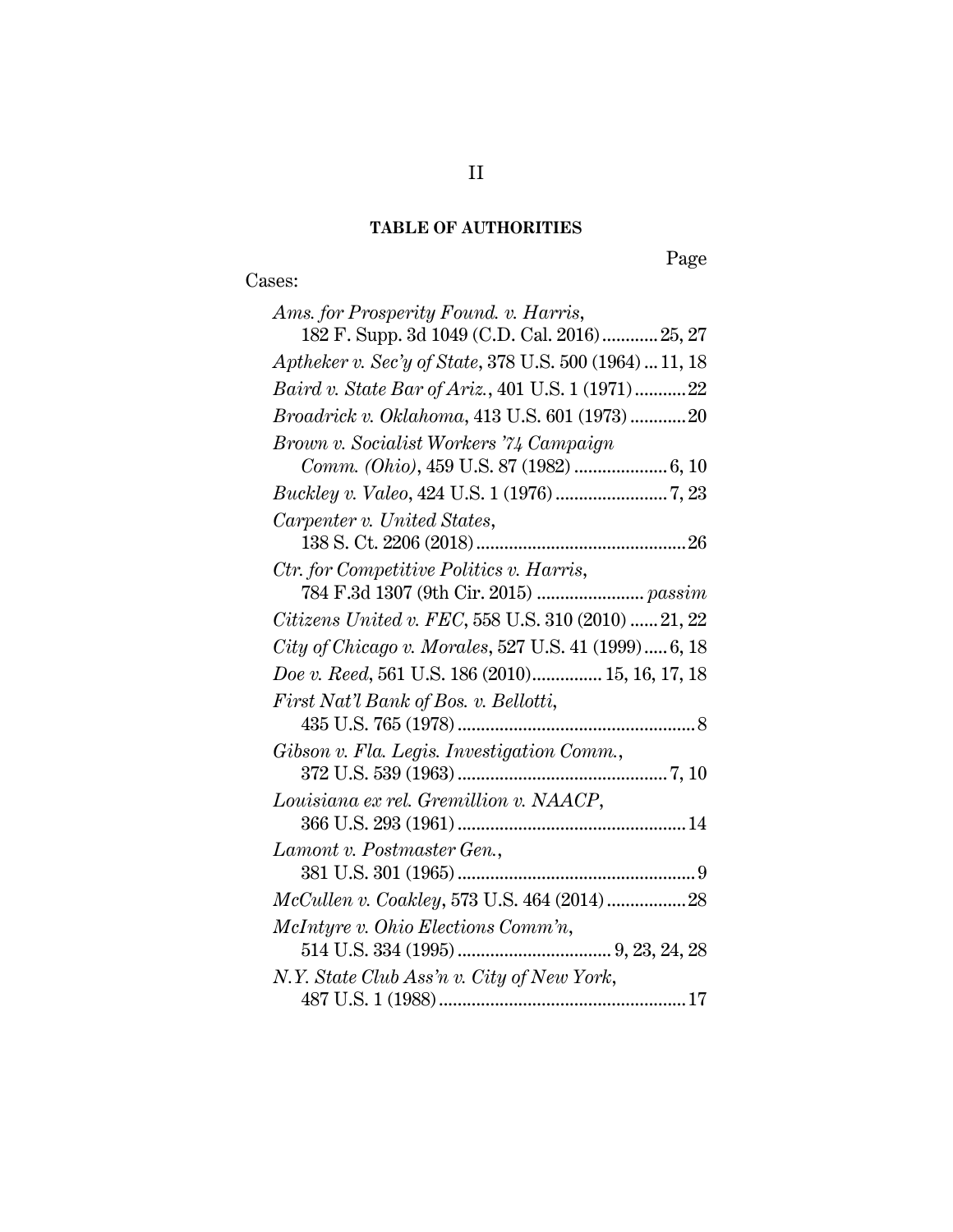| NAACP v. Alabama ex rel. Patterson,                    |
|--------------------------------------------------------|
|                                                        |
| NAACP v. Button, 371 U.S. 415 (1963)  10, 22           |
| Pollard v. Roberts,                                    |
| 283 F. Supp. 248 (E.D. Ark. 1968) 15                   |
| Riley v. Nat'l Fed'n of the Blind,                     |
|                                                        |
| Roberts v. Pollard, 393 U.S. 14 (1968)  15             |
| Roberts v. U.S. Jaycees, 468 U.S. 609 (1984) 7, 10, 12 |
| Sec'y of State of Md. v. Joseph H. Munson Co.,         |
|                                                        |
| Shelton v. Tucker, 364 U.S. 479 (1960) 10, 19, 22      |
| Simmons v. United States, 390 U.S. 377 (1968) 11       |
|                                                        |
| Steffel v. Thompson, 415 U.S. 452 (1974) 14            |
| Talley v. California, 362 U.S. 60 (1960) 7, 13, 19     |
| Thomas v. Collins, 323 U.S. 516 (1945)  11             |
| Turner Broad. Sys. v. FCC,                             |
|                                                        |
| Van Hollen v. FEC,                                     |
|                                                        |
| Vill. of Schaumburg v. Citizens for a Better           |
|                                                        |
| Watchtower Bible & Tract Soc'y v. Vill. of             |
| Stratton, 536 U.S. 150 (2002)  11, 18, 19, 24          |
| United States v. Salerno, 481 U.S. 739 (1987)20        |
| United States v. Stevens, 559 U.S. 460 (2010) 4, 20    |
| United States v. Williams, 553 U.S. 285 (2008)21       |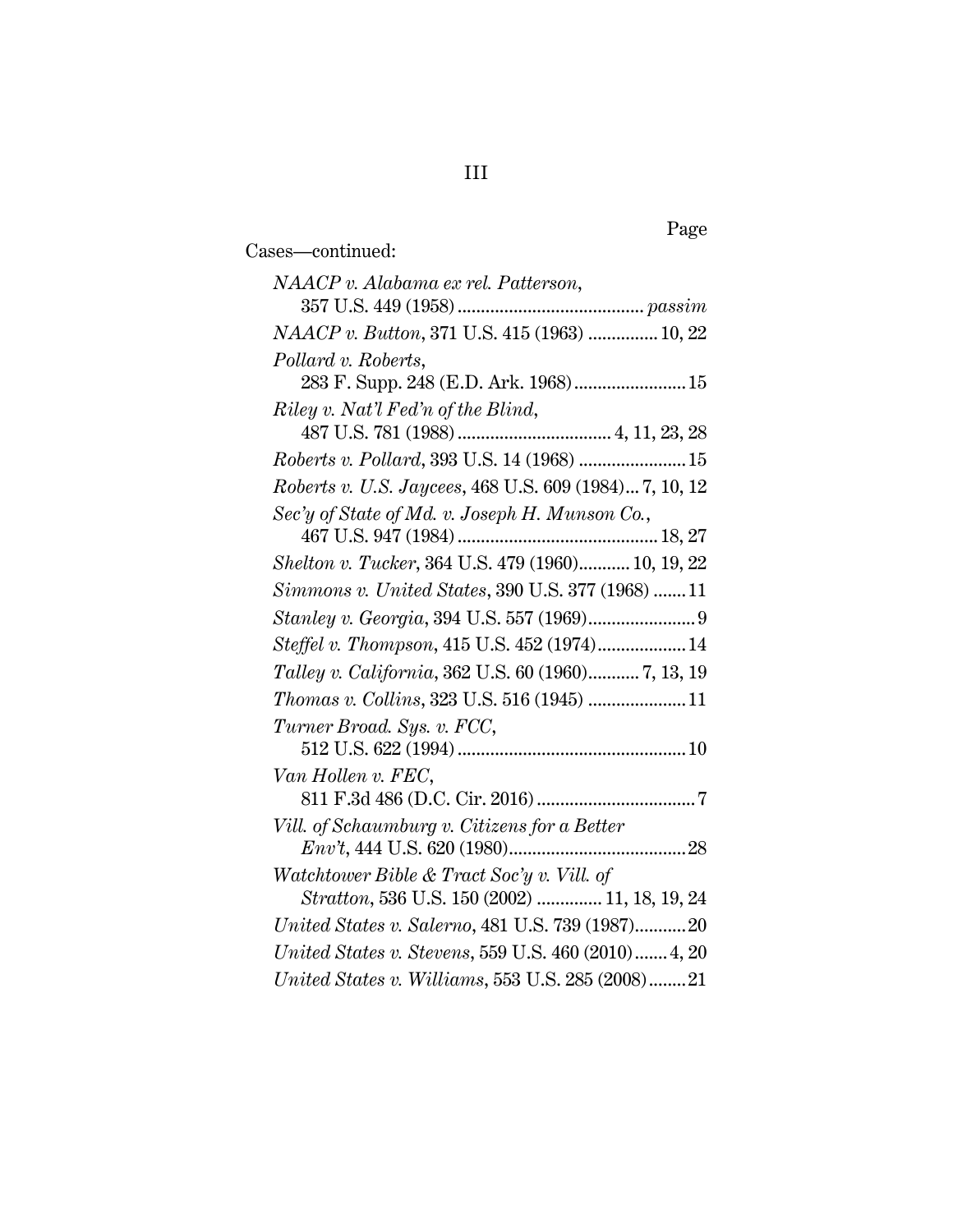| Page                                        |
|---------------------------------------------|
| Constitution:                               |
|                                             |
|                                             |
| Miscellaneous:                              |
| Michael C. Dorf, Facial Challenges to State |
| and Federal Statutes, 46 Stan. L. Rev. 235  |
| 21                                          |
| Laurence H. Tribe, American Constitutional  |
|                                             |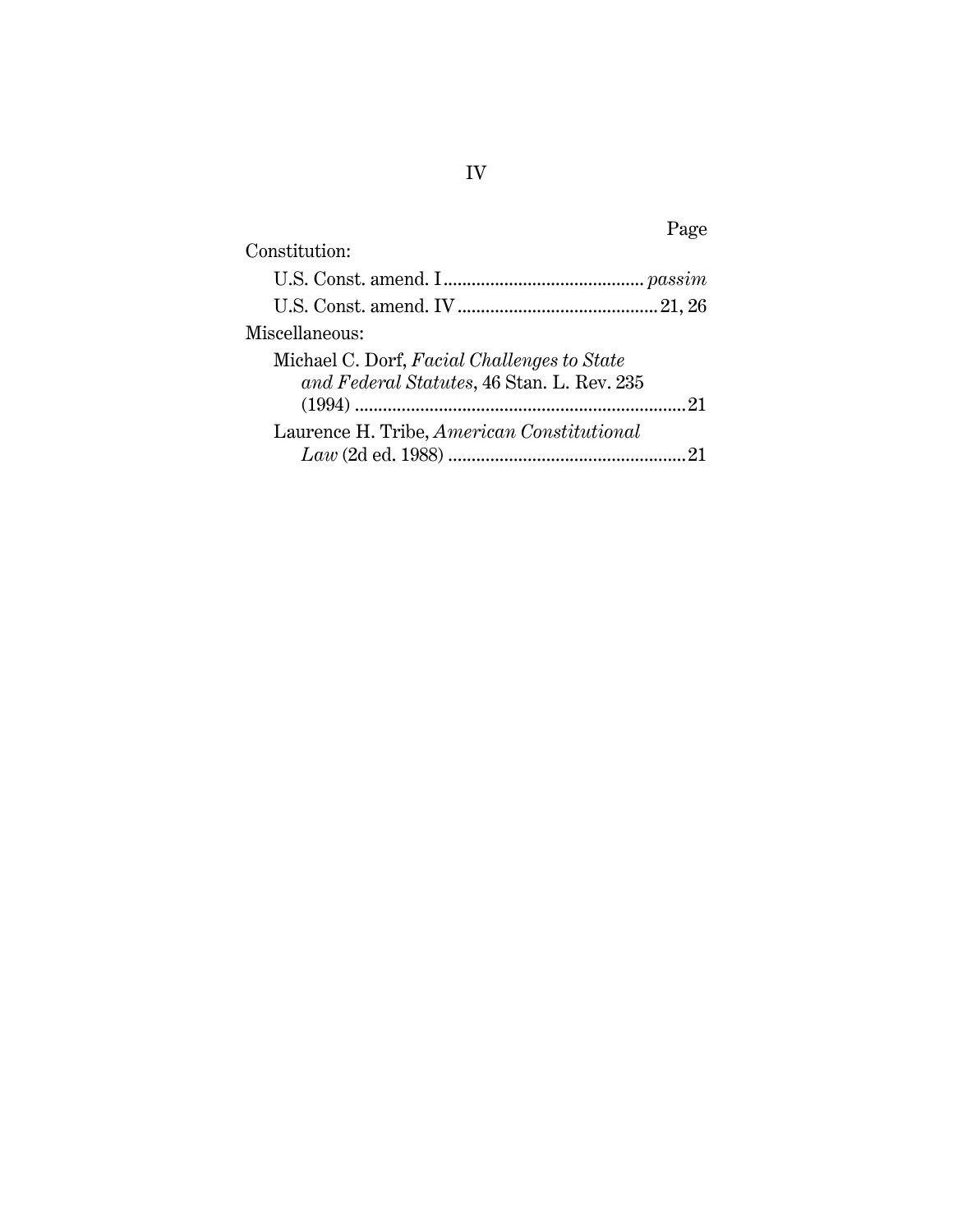# In the Supreme Court of the United States

No. 19-251

AMERICANS FOR PROSPERITY FOUNDATION, PETITIONER

*v.*

XAVIER BECERRA, ATTORNEY GENERAL OF CALIFORNIA, RESPONDENT

No. 19-255

THOMAS MORE LAW CENTER, PETITIONER

*v.*

XAVIER BECERRA, ATTORNEY GENERAL OF CALIFORNIA, RESPONDENT

> *ON WRIT OF CERTIORARI TO THE UNITED STATES COURT OF APPEALS FOR THE NINTH CIRCUIT*

**BRIEF OF INSTITUTE FOR FREE SPEECH AS AMICUS CURIAE SUPPORTING PETITIONERS**

(1)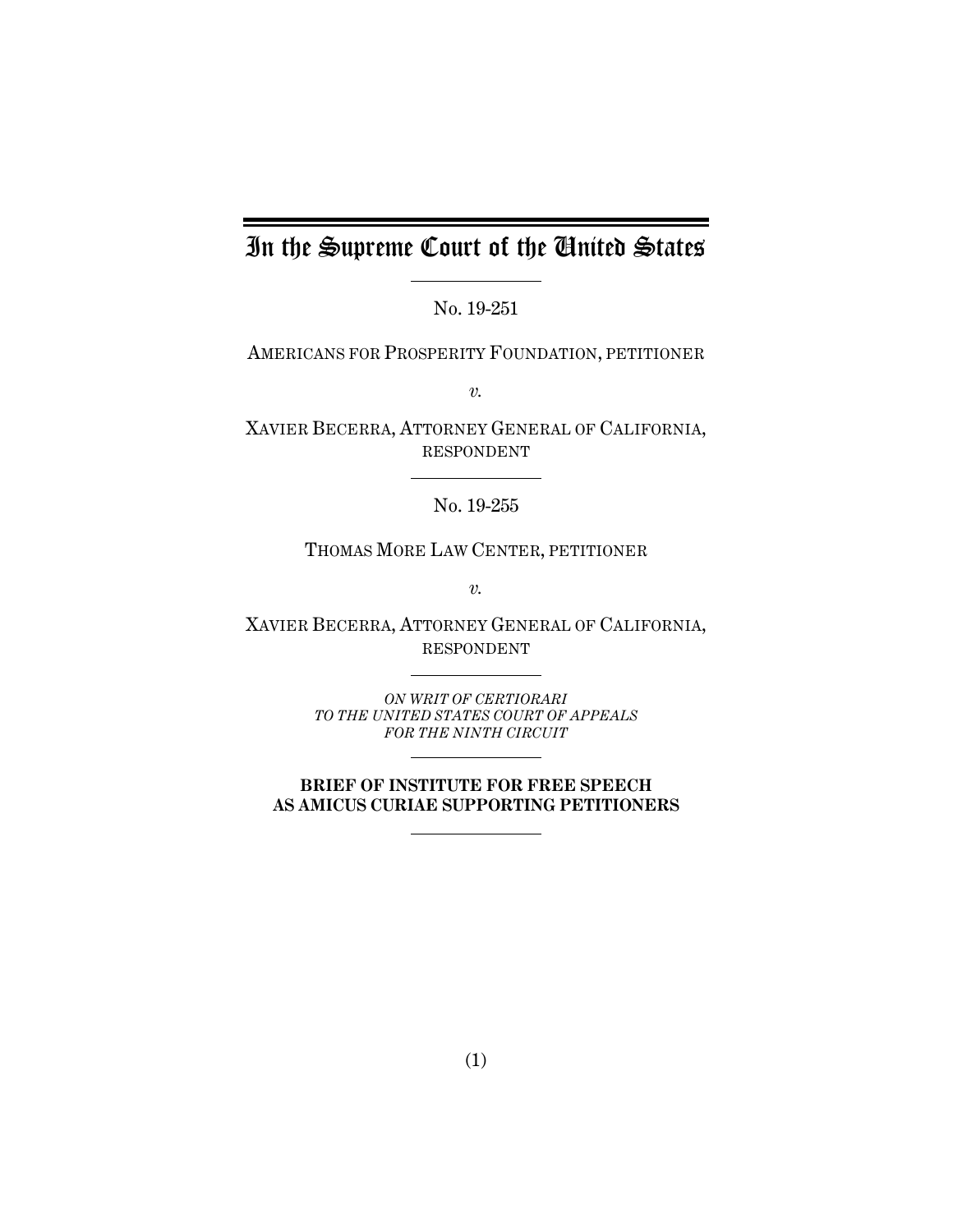#### **INTEREST OF AMICUS CURIAE[\\*](#page-6-2)**

<span id="page-6-0"></span>The Institute for Free Speech ("IFS") has a pending petition for certiorari challenging, purely on a facial basis, the same California disclosure regime at issue here. IFS thus has a direct and immediate interest in the resolution of these consolidated cases and respectfully requests that this Court resolve the cases by addressing petitioners' facial challenges. IFS was the first of several plaintiffs to file suit to enjoin California's disclosure requirement, and IFS's case was the first to reach the U.S. Court of Appeals for the Ninth Circuit. The court's decision in that case, *Center for Competitive Politics v. Harris*, 784 F.3d 1307 (9th Cir. 2015), in turn controlled the outcome of the facial challenges brought by petitioners in these cases, Americans for Prosperity Foundation and Thomas More Law Center. The holding and reasoning of IFS's case are thus central to the Court's resolution of these cases.

<span id="page-6-1"></span>Formerly known as the Center for Competitive Politics, IFS is a nonpartisan, nonprofit organization that works to defend the rights to free speech, press, assembly, and petition. Like other nonprofit groups, IFS depends on contributions from the public to fund its litigation, education, and advocacy efforts. For many years, IFS conducted fundraising activities in California. After the California attorney general began requiring nonprofit corporations to turn over a list of their major donors, however, IFS stopped raising money in that State rather than

 $\overline{a}$ 

<span id="page-6-2"></span><sup>\*</sup> Pursuant to Rule 37.6, *amicus* affirms that no counsel for a party authored this brief in whole or in part and that no person other than *amicus* or its counsel has made any monetary contributions intended to fund the preparation or submission of this brief. All parties consent to the filing of this brief.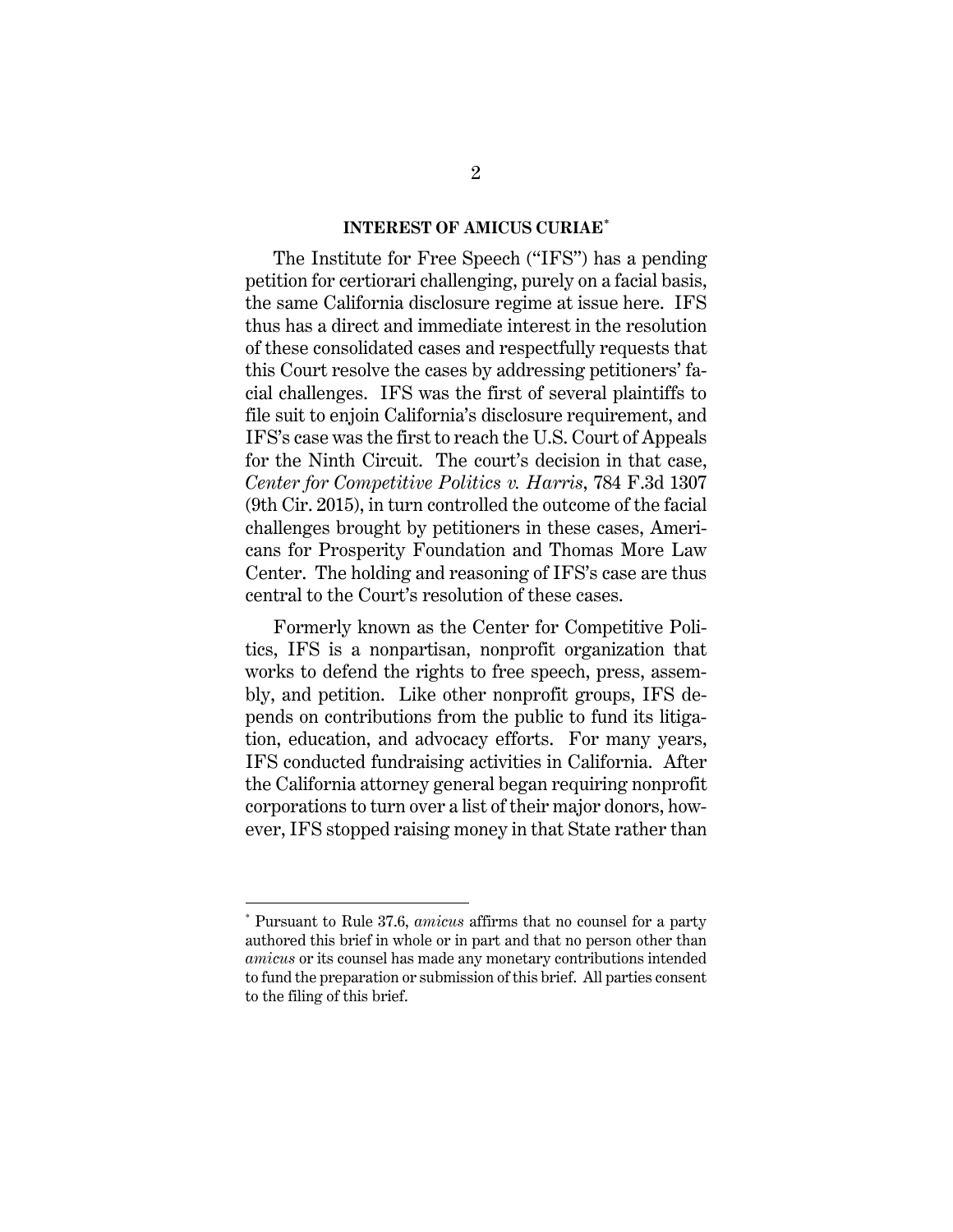comply with a disclosure requirement it believed to be unconstitutional.

<span id="page-7-2"></span>IFS filed suit claiming that the California disclosure regime violates the First Amendment right to free association on its face. The Ninth Circuit rejected that claim in *Center for Competitive Politics*, holding that forced disclosure of an association's donors or members does not "in and of itself constitute[] First Amendment injury." 784 F.3d at 1316. Absent evidence that disclosure would subject IFS's supporters to threats, harassment, or another "actual burden" on their First Amendment rights, the court found no inherent constitutional problem with the State's disclosure requirement. *Id.* at 1314, 1316.

The present dispute over California's regulation began with IFS's facial challenge, and it should have ended there too, without the need for petitioners to litigate a separate as-applied challenge. Had the Ninth Circuit correctly applied this Court's precedents in IFS's case, it would have struck down the California disclosure regime as facially unconstitutional. Particularly because its own petition for certiorari remains pending, IFS has a special interest in explaining why the Court should address the facial challenges presented in these cases.

#### <span id="page-7-1"></span>**SUMMARY OF ARGUMENT**

<span id="page-7-0"></span>Private associations enjoy a presumptive right under the First Amendment to withhold the identity of their supporters from the government, for any reason or for no reason at all. *NAACP v. Alabama ex rel. Patterson*, 357 U.S. 449, 462 (1958). California has inverted that presumption by mandating that nonprofit corporations turn over a list of their major donors as a condition of raising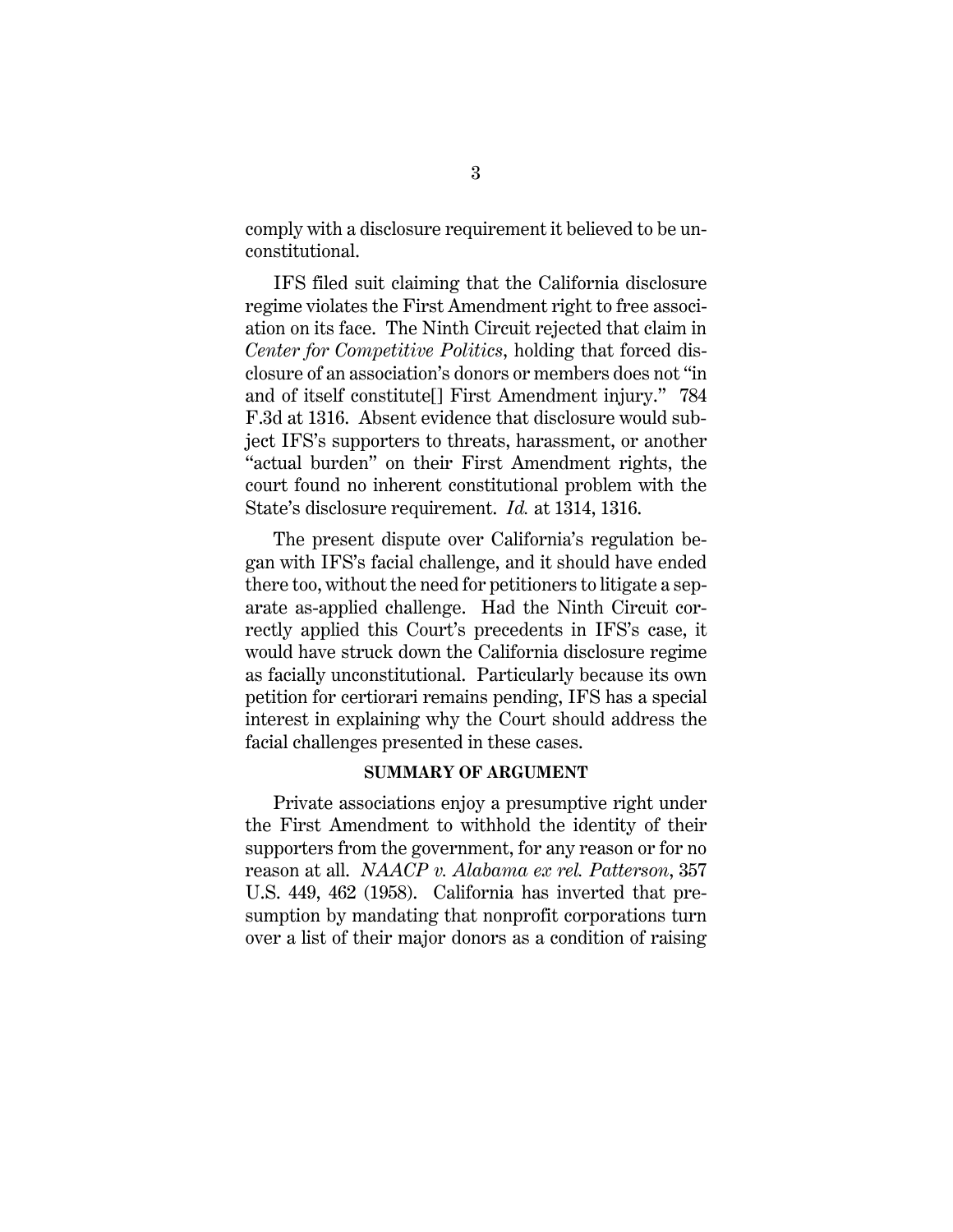money in the State. This sweeping disclosure requirement, made without any compelling State need, violates the First Amendment on its face.

I. The Ninth Circuit rejected IFS's facial challenge based on the erroneous premise that the compelled disclosure of an association's donors does not constitute a First Amendment injury *at all*, at least without proof that the disclosure resulted in threats, harassment, or other concrete harms. *Ctr. for Competitive Politics v. Harris*, 784 F.3d 1307, 1314, 1316 (9th Cir. 2015). The Ninth Circuit's requirement that a plaintiff prove injury not only lacks any foundation in this Court's cases; it also decimates the associational right at issue. The right to associational privacy, by its very nature, includes the right not to tell the government why one wants to keep one's associations private.

Far from imposing no First Amendment harm at all, California's disclosure requirement burdens the exercise of First Amendment rights twice over. The State requires nonprofit groups to divulge the names and addresses of their principal donors as a condition of soliciting donations within its borders—itself a form of protected speech. *See Riley v. Nat'l Fed'n of the Blind*, 487 U.S. 781, 788-89 (1988). The State cannot require nonprofits to waive one fundamental right (association) as a condition of exercising another (speech).

<span id="page-8-1"></span><span id="page-8-0"></span>The Ninth Circuit's anomalous rule that a party resisting disclosure must show proof of an injury apart from the disclosure itself makes especially little sense in cases presenting a facial challenge. In First Amendment facial challenges, the question before a court is whether the law at issue is substantially overbroad in relation to the State's interests, such that it risks deterring protected speech. *See United States v. Stevens*, 559 U.S. 460, 473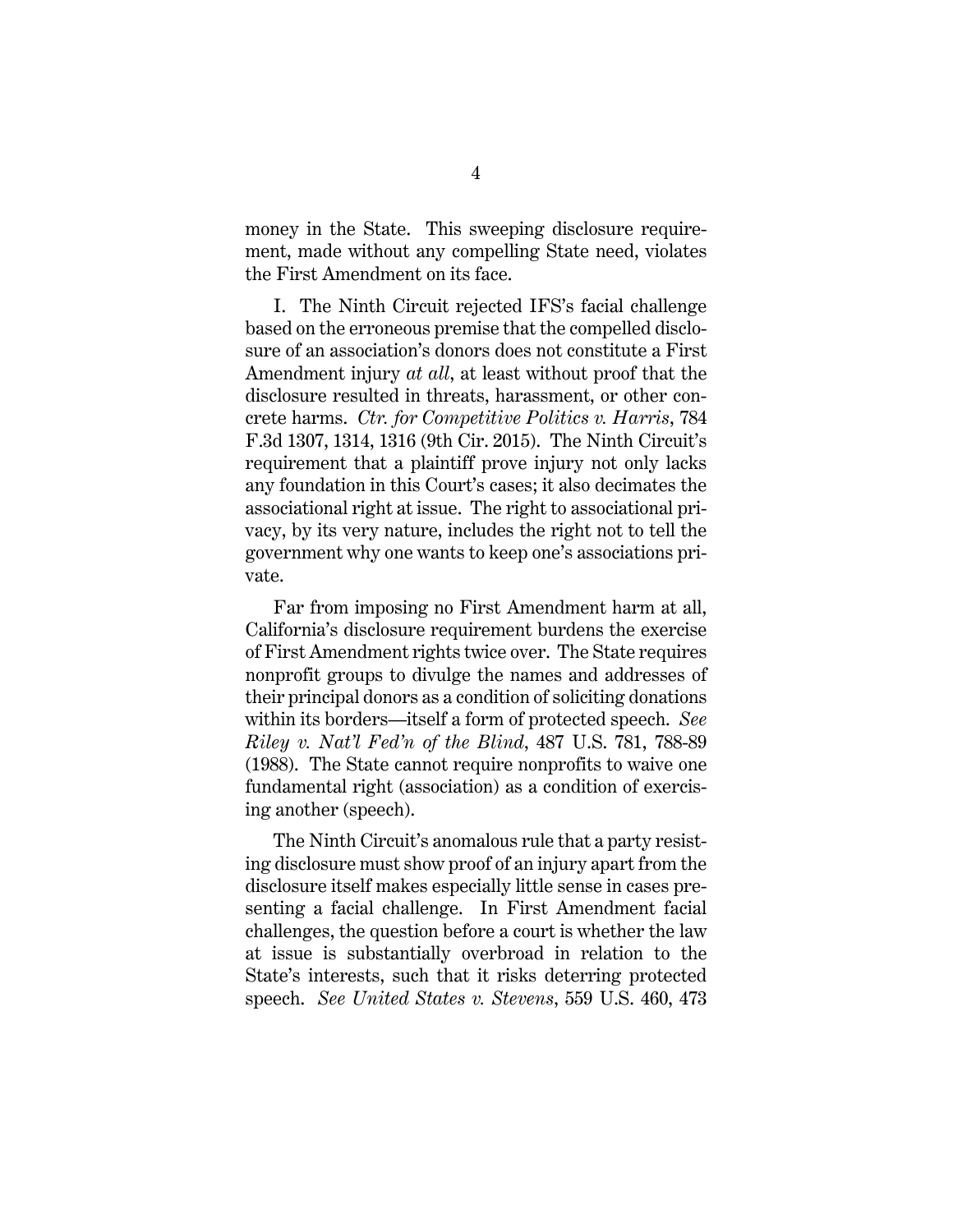(2010). A specific injury to a particular party forms no part of the analysis.

II. California's requirement that nonprofit groups disclose a list of their major donors should be struck down on its face. Facial challenges have a special role to play in the First Amendment context for reasons these cases make evident. The California attorney general has issued a wildly broad demand for donor information from nonprofit groups regardless of whether his office has any reason to suspect them of a crime or fraud. The State then holds this information indefinitely and places no limits on how the attorney general may use it. Its effort to collect and stockpile information about the expressive activity of ordinary people will exert a chilling effect on speech and associational rights.

The State has not identified any compelling interest that would justify this serious intrusion on associational privacy, nor has it shown that its broad disclosure regime is narrowly tailored to that interest. On the contrary, the attorney general already has a tried and true investigative tool—the subpoena power—that he may deploy to collect donor information should a particular need arise. The First Amendment requires that he exercise that alternative rather than needlessly burden the associational rights of untold numbers of nonprofit organizations and their donors.

#### **ARGUMENT**

# <span id="page-9-1"></span><span id="page-9-0"></span>**I. The Ninth Circuit Erroneously Rejected the First Amendment Facial Challenge**

The Ninth Circuit misapplied this Court's precedents when it concluded that a plaintiff challenging a disclosure requirement on First Amendment grounds must prove an injury apart from the disclosure itself. This Court's cases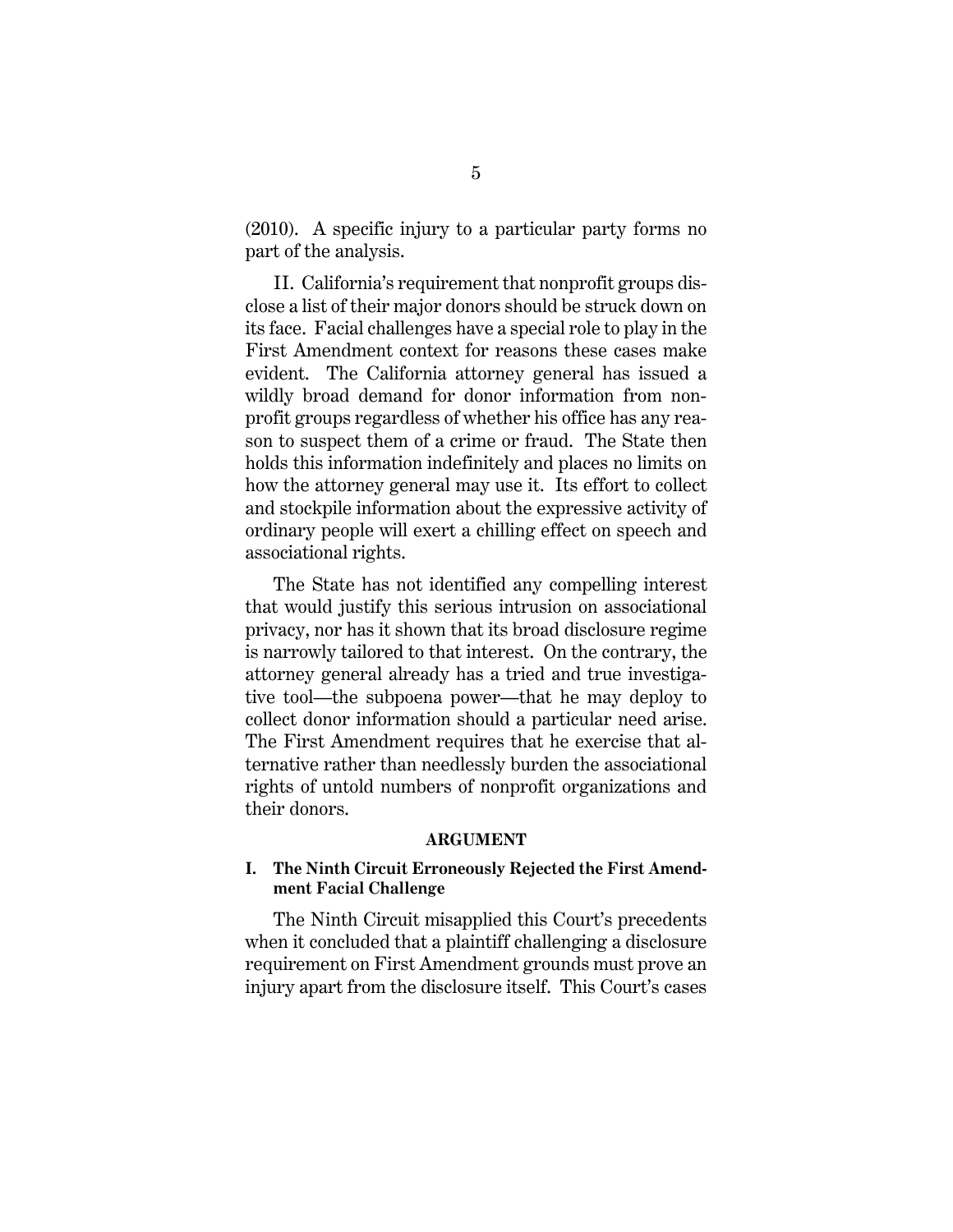<span id="page-10-1"></span>could not be clearer that compelled disclosure on its own gives rise to a First Amendment injury. "The Constitution protects against the compelled disclosure of political associations and beliefs"—full stop. *Brown v. Socialist Workers '74 Campaign Comm. (Ohio)*, 459 U.S. 87, 91 (1982).

The Ninth Circuit's requirement that a plaintiff must produce evidence of concrete injury misunderstands the nature of the associational right. That right presupposes that a private association need not explain its privacy interest to the government. Forcing an organization to give reasons why it or its members or donors want to remain anonymous undermines the very privacy rights that the group or its members seek to protect.

The Ninth Circuit's requirement that a plaintiff prove actual injury arising from disclosure makes little sense in the context of a facial challenge. When a party attacks a state statute or regulation on its face, it seeks "to vindicate not only his own rights, but those of others who may also be adversely impacted by the statute in question." *City of Chicago v. Morales*, 527 U.S. 41, 55-56 n.22 (1999). Rather than look for evidence of how the compelled disclosure affects any particular litigant, a court must examine whether the burden on speech, as a general matter, is justified in light of the State's interests.

# <span id="page-10-2"></span><span id="page-10-0"></span>**A. Forced Disclosure of Private Associations Gives Rise to a First Amendment Injury**

For more than half a century, this Court has recognized "the vital relationship" between the First Amendment right to associate and the privacy of one's associations. *See NAACP v. Alabama ex rel. Patterson*, 357 U.S. 449, 462 (1958). Throughout our history, private associations have proven to be a powerful engine for speech be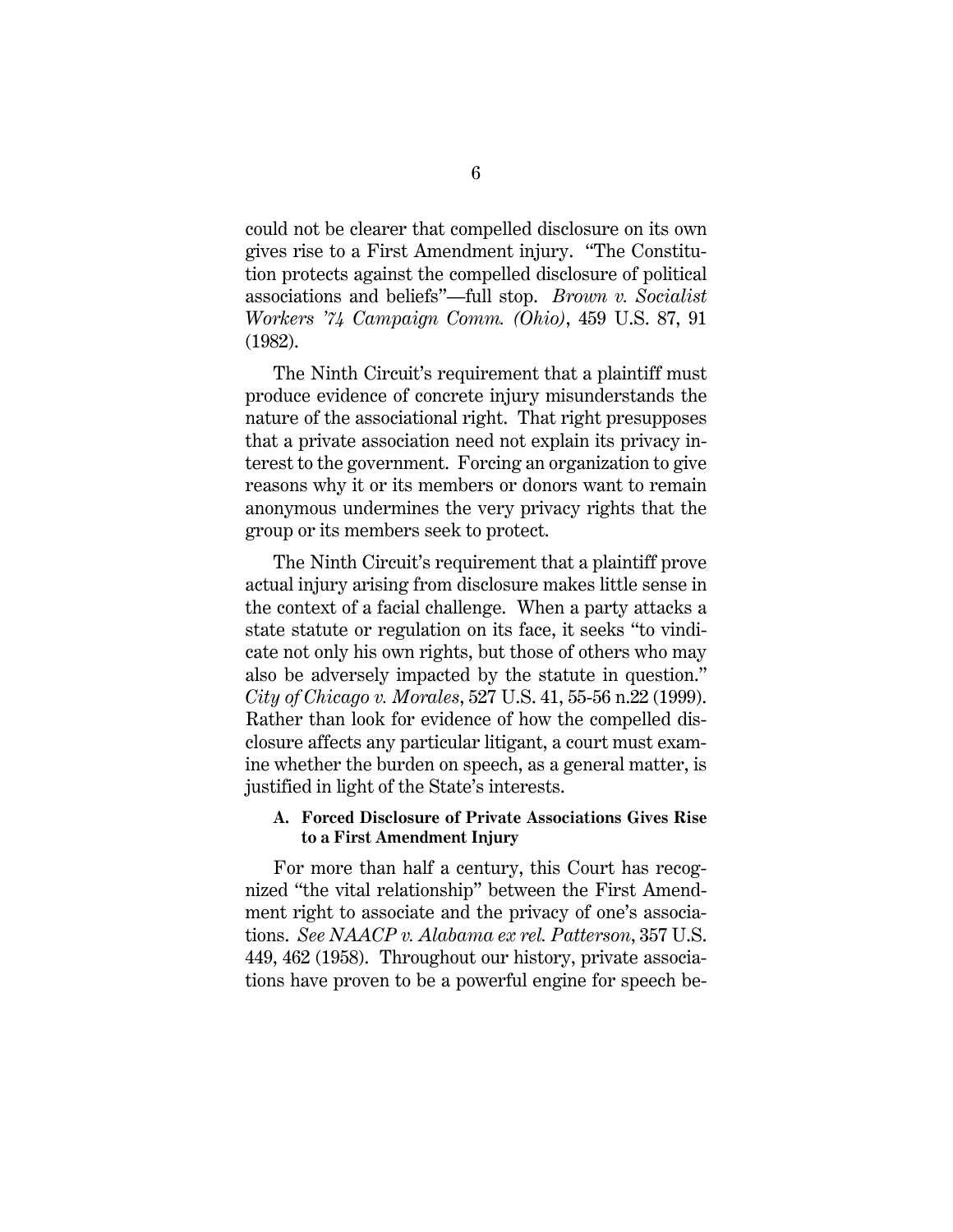<span id="page-11-3"></span>cause they enable their members to support a cause without attaching their own name to it. Particularly where that cause is unpopular, the anonymity that group membership provides is often what enables the speech to take place at all. *Talley v. California*, 362 U.S. 60, 64 (1960). "Inviolability of privacy in group association may in many circumstances be indispensable to preservation of freedom of association, particularly where a group espouses dissident beliefs." *Patterson*, 357 U.S. at 462; *see also Roberts v. U.S. Jaycees*, 468 U.S. 609, 622 (1984) (recognizing the special importance of the associational right "in preserving political and cultural diversity and in shielding dissident expression from suppression by the majority").

<span id="page-11-2"></span><span id="page-11-0"></span>For these reasons, the Court has "repeatedly found that compelled disclosure, *in itself*, can seriously infringe on privacy of association and belief guaranteed by the First Amendment." *Buckley v. Valeo*, 424 U.S. 1, 64 (1976) (per curiam) (emphasis added). The Court has not required litigants to come forward with evidence of specific injury, such as threats or reprisals, because it is selfevident that the forced disclosure of a group's members can chill expressive activity. As the Court explained in *Patterson*: "It is hardly a novel perception that compelled disclosure of affiliation with groups engaged in advocacy may constitute a[n] effective restraint on freedom of association." 357 U.S. at 462; *see also Gibson v. Fla. Legis. Investigation Comm.*, 372 U.S. 539, 555-56 (1963) (recognizing the "strong associational interest in maintaining the privacy of membership lists of groups engaged in the constitutionally protected free trade in ideas"); *Van Hollen v. FEC*, 811 F.3d 486, 488 (D.C. Cir. 2016) ("Disclosure chills speech.").

<span id="page-11-4"></span><span id="page-11-1"></span>Compelled disclosure injures both associations and their individual members. For the members, disclosure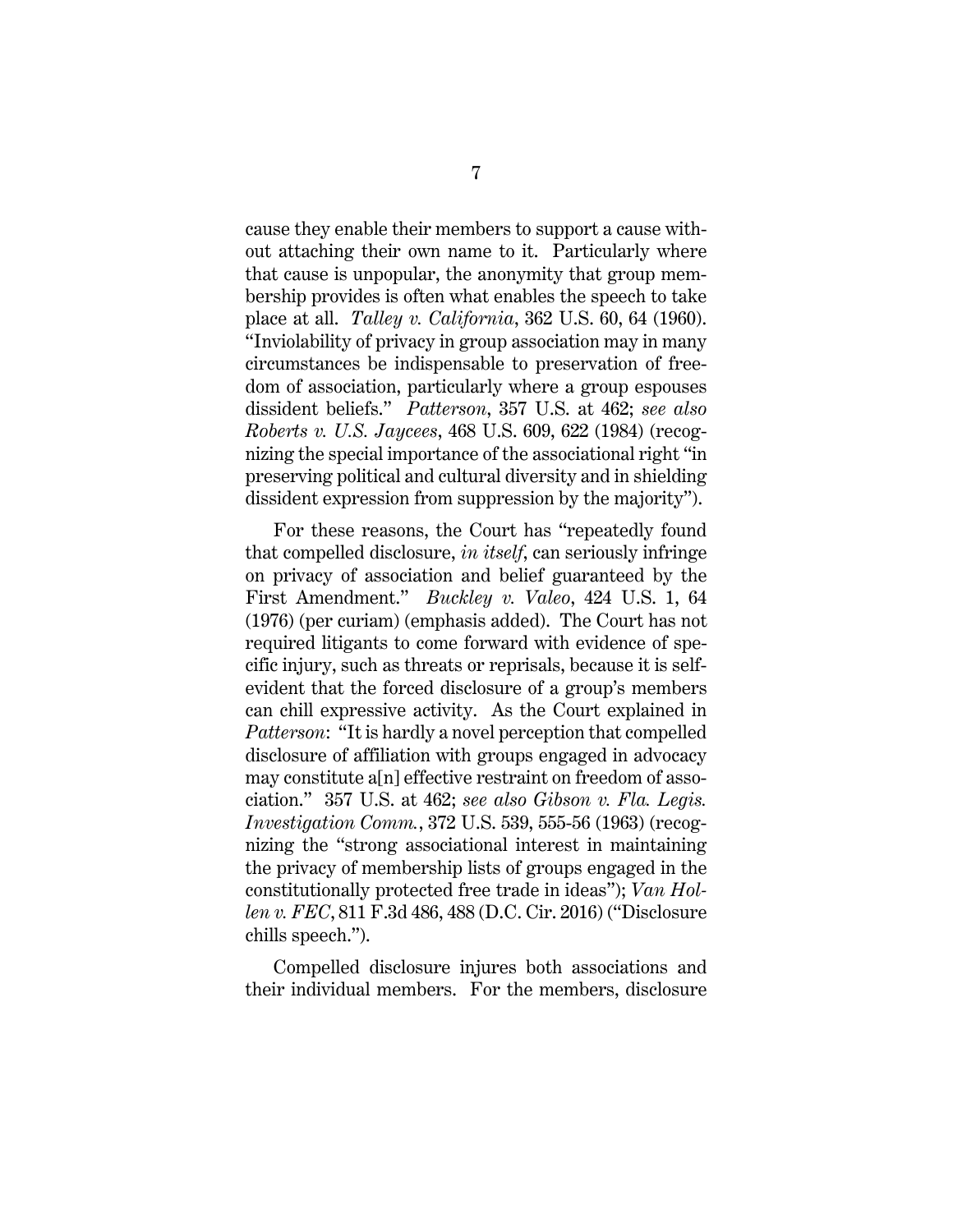<span id="page-12-0"></span>brings the loss of their right to associate and speak anonymously, with a correlative chilling effect on their speech. Quite apart from that injury, however, disclosure burdens the independent right of organizations, as corporate persons, to speak free from undue intrusion by the State. *See, e.g.*, *First Nat'l Bank of Bos. v. Bellotti*, 435 U.S. 765, 777 (1978). Just as disclosure requirements may chill individuals from *giving* money to nonprofit organizations, so too may they chill nonprofits from *soliciting* contributions from donors with whom they do not wish to be identified publicly. Accordingly, the organization has its own right to keep its associations private—either for a specific reason or for no reason at all. Of course, in many cases the injuries suffered by an organization and its members will be closely related. If a disclosure regime discourages supporters from opening their pocketbooks, then the organization will suffer adverse effects in the form of "diminished financial support and membership." *Patterson*, 357 U.S. at 459-60.

The Ninth Circuit not only failed to recognize that forced disclosure causes an inherent First Amendment injury; it then degraded the First Amendment right even further by requiring nonprofit groups to prove that their supporters would suffer an "actual burden" if their names and addresses were revealed. *Ctr. for Competitive Politics v. Harris*, 784 F.3d 1307, 1314 (9th Cir. 2015).

This novel requirement is incompatible with the First Amendment because it amounts to compelled speech—it places the burden on private associations to confess the reasons why they or their members oppose disclosing membership rolls to the State. But forcing an organization to explain *why* it prefers to keep its associations anonymous would destroy the right to associate *privately*.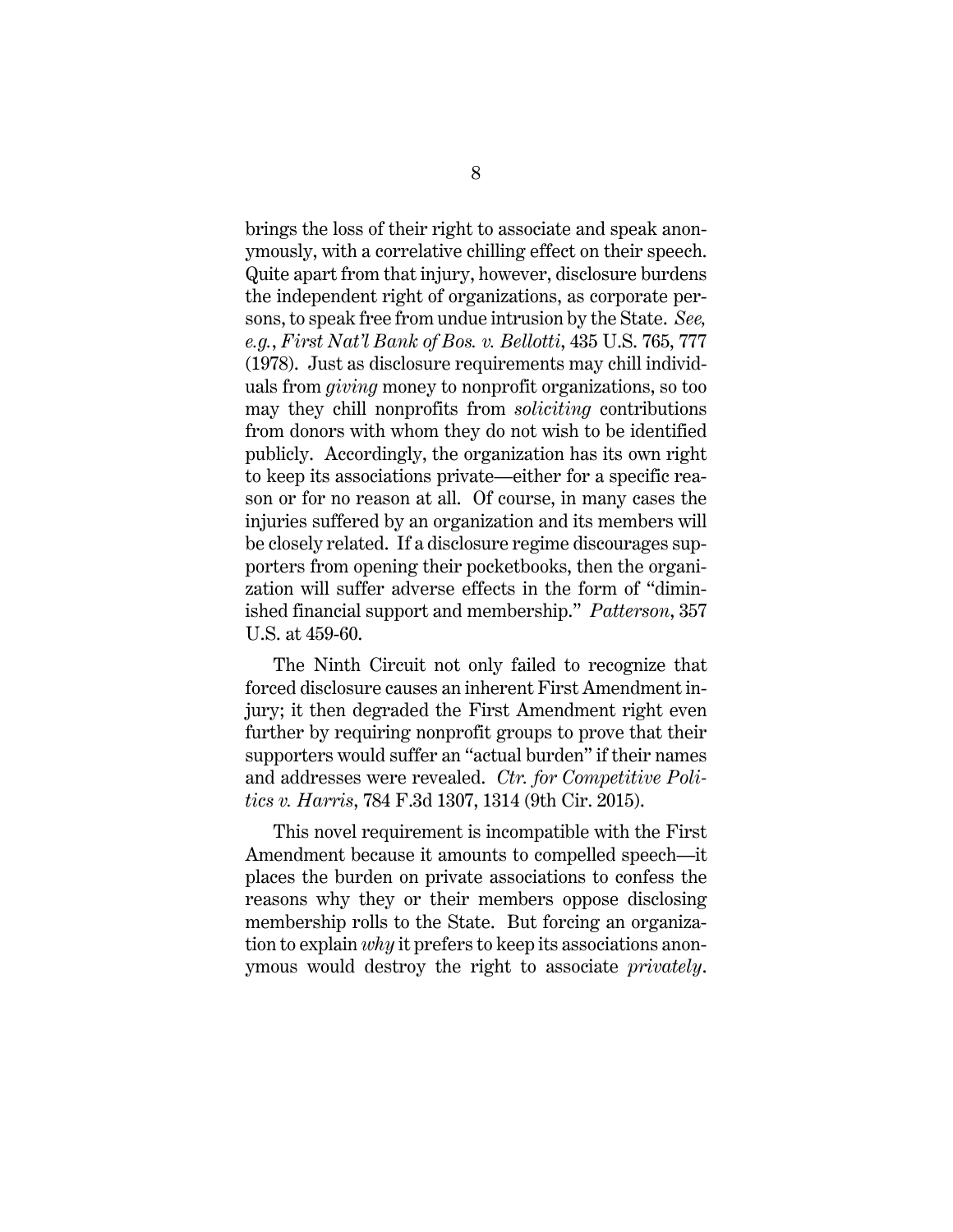<span id="page-13-1"></span>Speakers are not required to state their reasons for wanting privacy as a precondition for asserting their right to privacy. *See McIntyre v. Ohio Elections Comm'n*, 514 U.S. 334, 342 (1995) ("[The] decision to remain anonymous . . . is an aspect of the freedom of speech protected by the First Amendment.").

Imagine, for example, that the Census Bureau ordered all citizens in their twenties to produce a list of the people they had dated as part of a major survey on dating and marriage patterns. Or a state university asked fraternities and sororities to turn over a list of their alumni supporters so the university could improve its own fundraising efforts. Or the Postal Service demanded that all families disclose their holiday card list so that it could audit the accuracy of mail delivery. Under the Ninth Circuit's holding, none of these disclosure orders creates a First Amendment injury at all, such that the government could force the disclosure for any reason that meets rational basis review. Whatever the reason for an objection to compelled disclosure and regardless of any fear of harassment, the First Amendment harm resides in having to explain the need for privacy in the first place. The same holds true no matter whether the government requires individuals or organizations to identify their private associations.

<span id="page-13-2"></span><span id="page-13-0"></span>Private organizations have no "affirmative obligation" to explain why they object to disclosing a list of their donors to the State. *See Lamont v. Postmaster Gen.*, 381 U.S. 301, 307 (1965).The First Amendment preserves not only the right to speak and assemble, but also "the right to be let alone—the most comprehensive of rights and the right most valued by civilized man." *Stanley v. Georgia*, 394 U.S. 557, 564 (1969). Ideas best flourish in an environ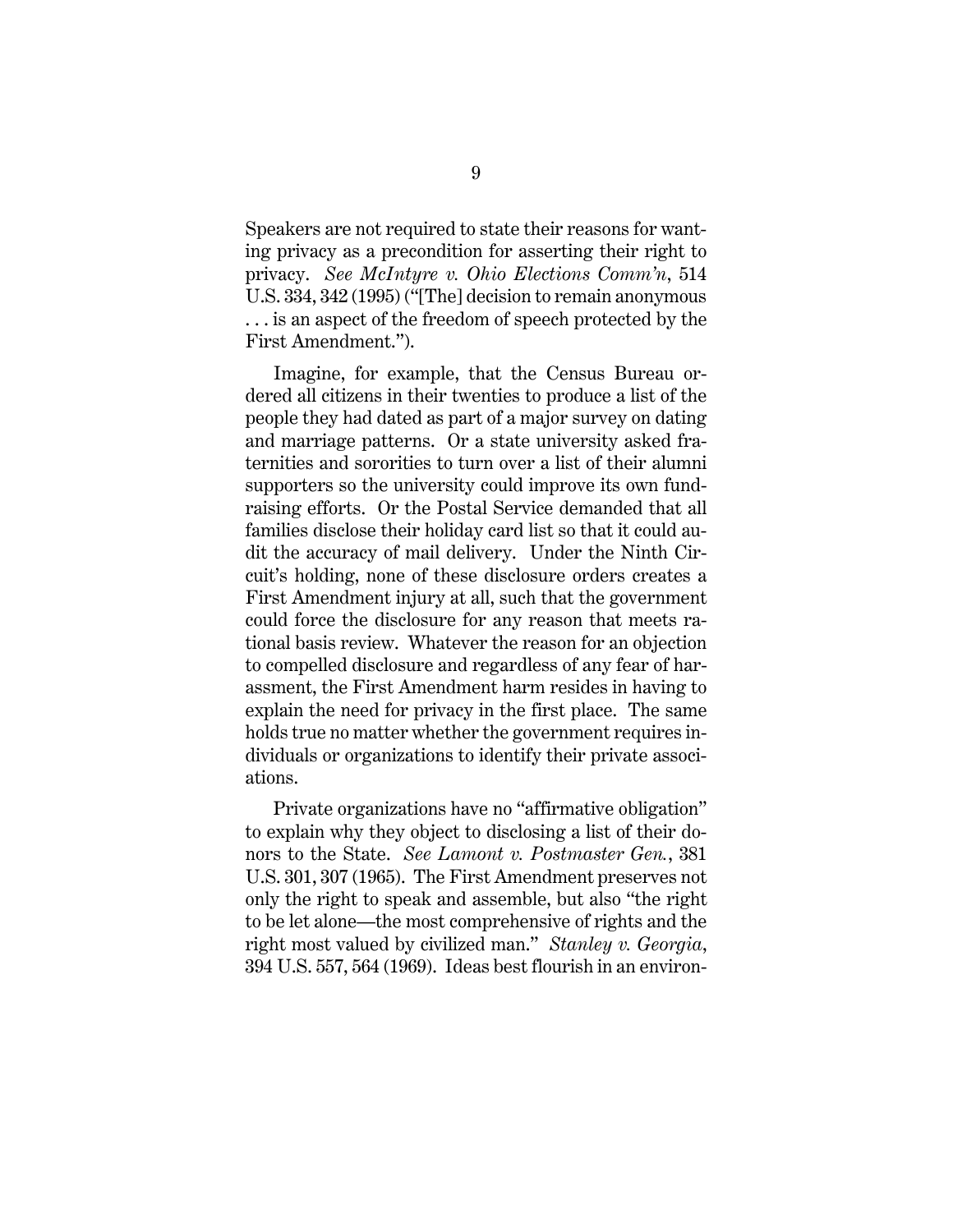<span id="page-14-6"></span>ment where they are not subject to oversight by government ministers. *See, e.g.*, *Turner Broad. Sys. v. FCC*, 512 U.S. 622, 641 (1994). Absent some compelling reason for intruding into their affairs, the government must leave private organizations "to pursue their lawful private interests privately." *Patterson*, 357 U.S. at 466; *see also NAACP v. Button*, 371 U.S. 415, 429 (1963) ("[T]he First Amendment also protects vigorous advocacy, certainly of lawful ends, against governmental intrusion.").

<span id="page-14-4"></span><span id="page-14-3"></span>This Court's cases thus recognize a presumption—a default setting—that private associations are entitled to shield the identity of their supporters from the government. Although that right is not absolute, the "sanctuary" the First Amendment provides "from unjustified interference by the State" is "substantial." *Roberts*, 468 U.S. at 618. This Court has long required the *government* to provide a rigorous justification if it seeks to breach the privacy of an organization's member or donor rolls. At a minimum, the government must demonstrate that it has a sufficiently important interest in identifying a group's members, *see Gibson*, 372 U.S. at 555-56, and that it has no substantially less restrictive means of effectuating that interest, *see Shelton v. Tucker*, 364 U.S. 479, 488 (1960). "The right to privacy in one's political associations and beliefs will yield only to a subordinating interest of the State that is compelling." *Brown*, 459 U.S. at 91-92 (alterations omitted).

## <span id="page-14-5"></span><span id="page-14-2"></span><span id="page-14-1"></span><span id="page-14-0"></span>**B. Disclosure Also Burdens the First Amendment Right To Solicit Charitable Donations**

California's disclosure rule works a double First Amendment injury. It both intrudes into constitutionally protected associations and requires nonprofit groups to disclose those associations as a condition precedent to en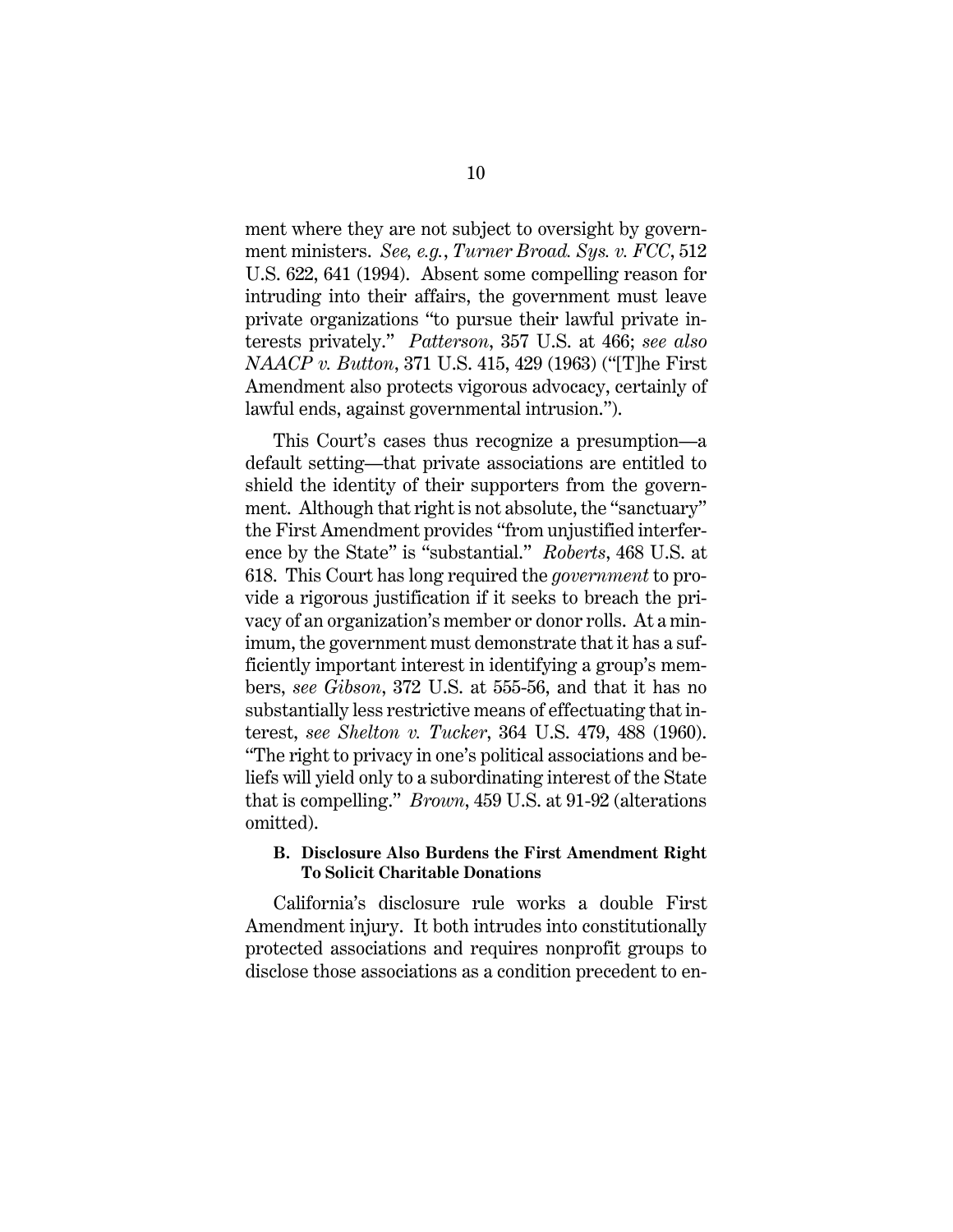<span id="page-15-1"></span>gaging in constitutionally protected speech—the solicitation of charitable donations. *See Riley v. Nat'l Fed'n of the Blind*, 487 U.S. 781, 789 (1988) ("[T]he solicitation of charitable contributions is protected speech.").

<span id="page-15-3"></span><span id="page-15-2"></span>It is a pillar of our constitutional tradition that government may not impose preconditions—particularly unconstitutional ones—on the exercise of speech and assembly rights. Repeatedly over the past century, this Court has invalidated such conditions, even where they consisted of mere administrative hurdles, such as a requirement that a speaker obtain a license. *See Watchtower Bible & Tract Soc'y v. Vill. of Stratton*, 536 U.S. 150, 168 (2002) (striking down a license requirement for door-to-door canvassing); *Thomas v. Collins*, 323 U.S. 516, 540 (1945) ("[A] requirement that one must register before he undertakes to make a public speech to enlist support for a lawful movement is quite incompatible with the requirements of the First Amendment."). The restraint is altogether worse in this case because California is asking for far more than paperwork. The State commands that nonprofits give up their fundamental right to privacy as a condition of engaging in protected speech. The government cannot require citizens to barter one First Amendment right for another First Amendment right. *See Simmons v. United States*, 390 U.S. 377, 394 (1968) ("[W]e find it intolerable that one constitutional right should have to be surrendered in order to assert another."); *Aptheker v. Sec'y of State*, 378 U.S. 500, 507 (1964) (rejecting government's argument that plaintiffs could be required to forsake membership in the Communist Party as a condition of exercising constitutional right to international travel).

<span id="page-15-0"></span>If California can demand that private associations disclose a list of their donors as a condition of raising money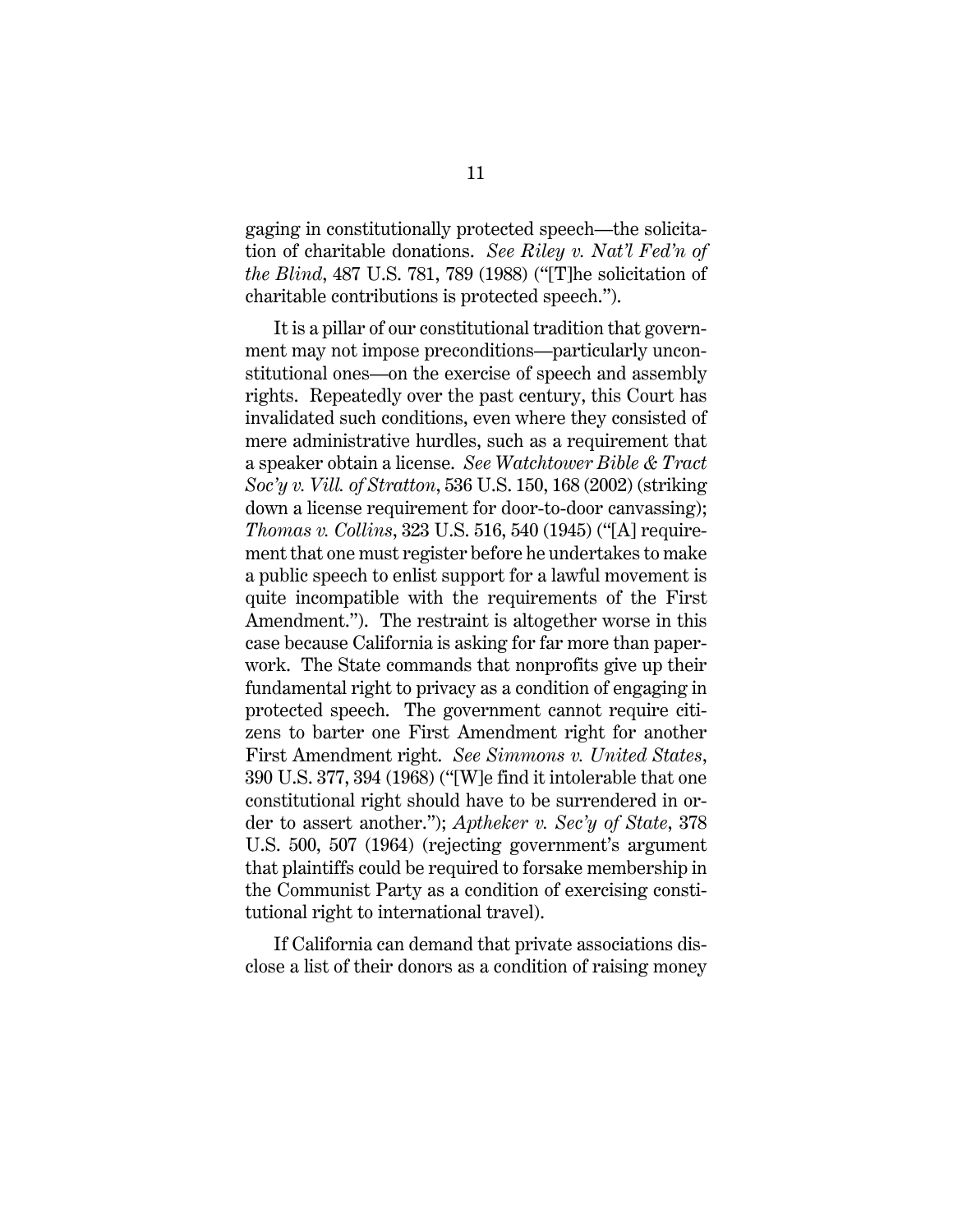in the State, its appetite for information will become virtually limitless. The State could require patrons to list the authors they plan to read before it will issue them a library card. It could require organizers of a peaceful protest to disclose the names, addresses, and cell phone numbers of expected participants. It could demand that newspapers turn over a list of their state government sources before it will issue press credentials for official events. It should be obvious that these impositions on the exercise of fundamental speech and press rights are unconstitutional. So too here.

# <span id="page-16-0"></span>**C. The Ninth Circuit Misunderstood This Court's Cases To Require Proof That Disclosure Will Cause Secondary Injury**

The Ninth Circuit believed that this Court's precedents dictated its errant rule requiring evidence of a concrete injury. Far from it. No case from this Court demands that a plaintiff plead and prove it will suffer threats or other reprisals before it can bring a First Amendment challenge to a state disclosure requirement.

<span id="page-16-1"></span>1. The Ninth Circuit derived its proof requirement from an unduly narrow reading of *Patterson*. In *Patterson*, this Court overturned a contempt sanction entered against the NAACP for refusing to disclose its membership list to the Alabama attorney general—whose demand for this information was transparently designed to menace and intimidate the group's supporters. 357 U.S. at 466. Although the case involved a particularly flagrant abuse of state power, the principles it announced were general ones. Long after the Jim Crow era came to an end, the Court has continued to cite *Patterson* for the bedrock rule that private associations are "vigorously protected from interference by the State." *Roberts*, 468 U.S. at 622; *see also id.* at 632-33 (O'Connor, J., concurring)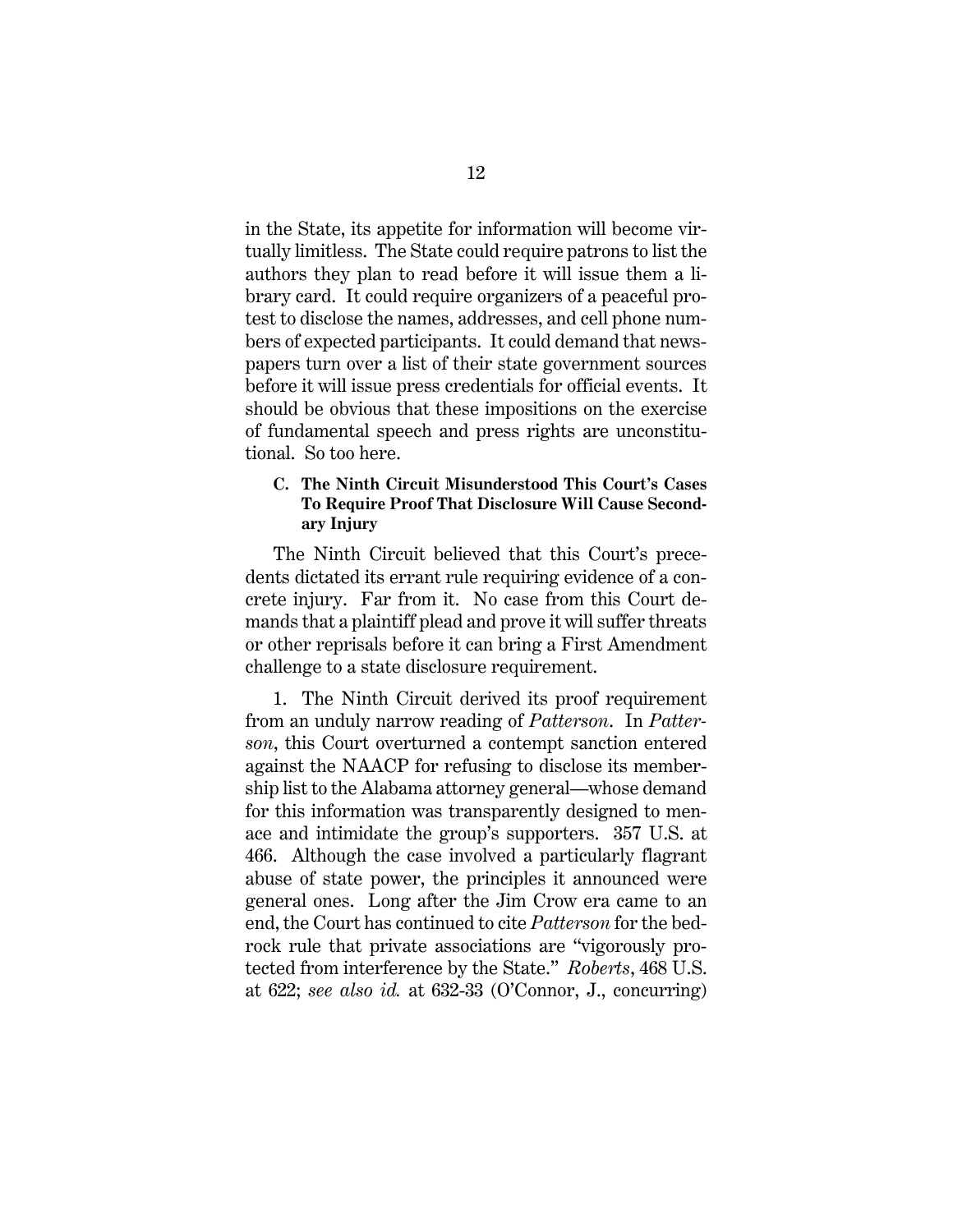(observing that *Patterson* "settled" the First Amendment right to privacy in associations).

According to the Ninth Circuit, however, *Patterson* was little more than an artifact of its time. *Patterson*, it said, dated to an era "when many NAACP members experienced violence or serious threats of violence," and the organization was able to present firm proof that "disclosure would harm its members." *Ctr. for Competitive Politics*, 784 F.3d at 1312 & n.3. Absent evidence that the California disclosure requirement opened a nonprofit group to a similar risk of harassment or intimidation, it declared *Patterson* "inapposite" to the present dispute. *Id.* at 1312 n.3.

<span id="page-17-0"></span>The Ninth Circuit had no basis to confine this landmark precedent to its facts. *Patterson* itself did not suggest that membership lists are protected only to the extent a plaintiff can demonstrate severe and concrete harm arising from their disclosure to the State. Although the record in that case contained "uncontroverted" evidence of the threats and violence directed at members of the NAACP, this Court did not hold that such evidence is required in all cases. *See Patterson*, 357 U.S. at 462. To the contrary, *Patterson* recognized that the First Amendment is implicated when there is a mere *possibility* that state action will chill the exercise of speech and associational rights: "[S]tate action which *may* have the effect of curtailing the freedom to associate is subject to the closest scrutiny." *Id.* at 460-61 (emphasis added). Under this standard, the government is required to justify even the "*possible* deterrent effect" that its disclosure requirement may exert on the right to free association. *Id.* at 461 (emphasis added); *see also Talley*, 362 U.S. at 65 (recognizing that First Amendment scrutiny is triggered where "iden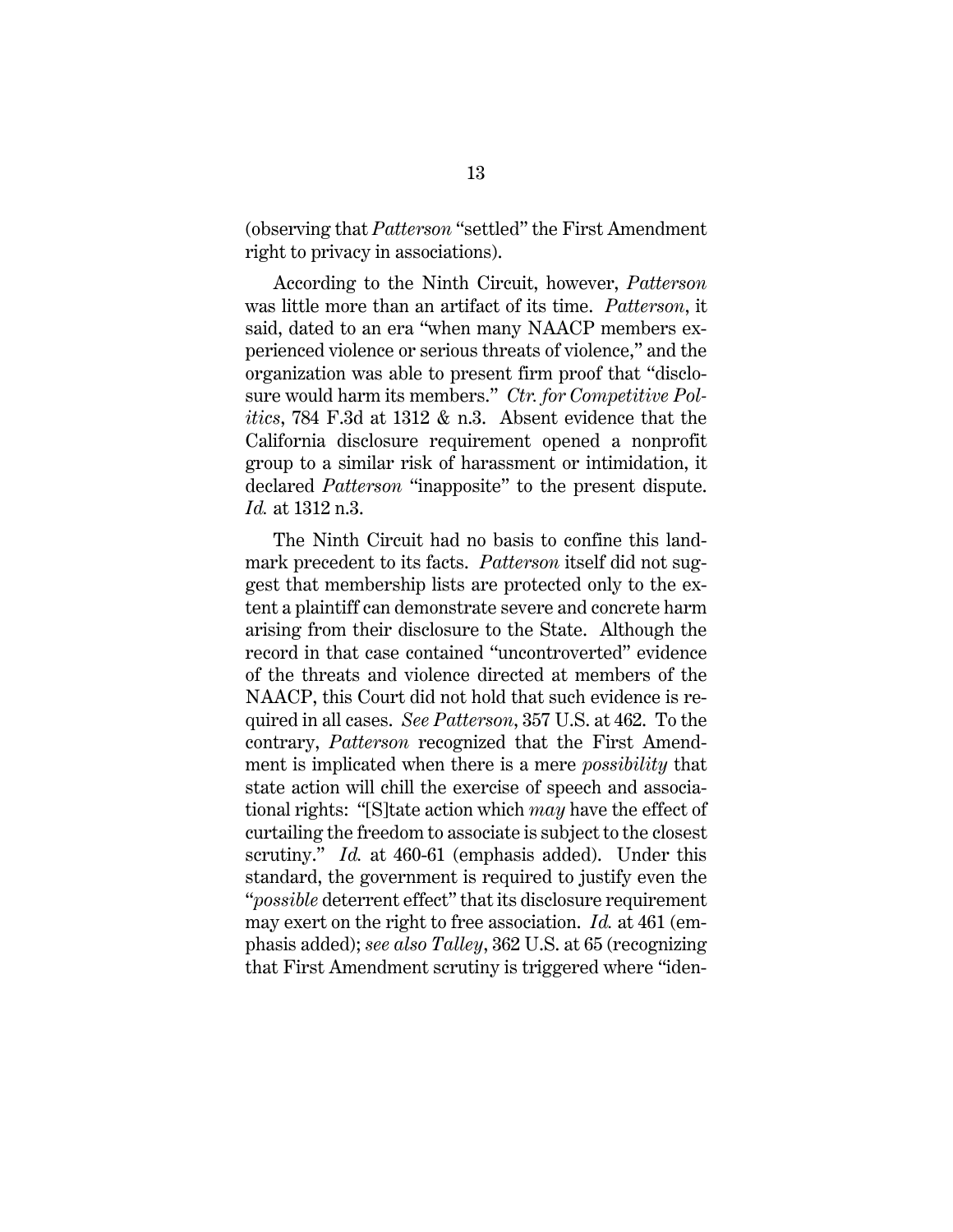tification and fear of reprisal *might* deter perfectly peaceful discussions of public matters of importance" (emphasis added)). That language cannot be squared with the Ninth Circuit's requirement that an organization produce evidence of concrete injuries before it may assert its right to privacy.

<span id="page-18-1"></span>The record in *Patterson* contained evidence of harassment and reprisals because of the posture in which it arose—on review of an order of civil contempt. 357 U.S. at 452-54. In subsequent cases, however, this Court made clear that a party whose fundamental rights are threatened need not wait until a penalty is imposed to invoke those rights. It may instead assert those rights preemptively in a declaratory judgment action. *See, e.g.*, *Steffel v. Thompson*, 415 U.S. 452, 459 (1974) ("[I]t is not necessary that petitioner first expose himself to actual arrest or prosecution to be entitled to challenge a statute that he claims deters the exercise of his constitutional rights."). In cases where a speaker files suit before a State has even enforced its laws, it may be impossible to introduce evidence of concrete harm that may result from compelled disclosure. It should thus come as no surprise that this Court has not required such proof before it enjoins state laws that deter the exercise of speech and associational rights.

<span id="page-18-0"></span>In *Louisiana ex rel. Gremillion v. NAACP*, 366 U.S. 293 (1961), for example, this Court affirmed the entry of a preliminary injunction against a state disclosure law even though the district court had not made factual findings that the law would chill protected speech or associations. As in *Patterson*, the law at issue in *Gremillion* required the NAACP to tender a list of its members to state authorities. Although the case was at "a preliminary stage," and the State disputed that "disclosure of membership in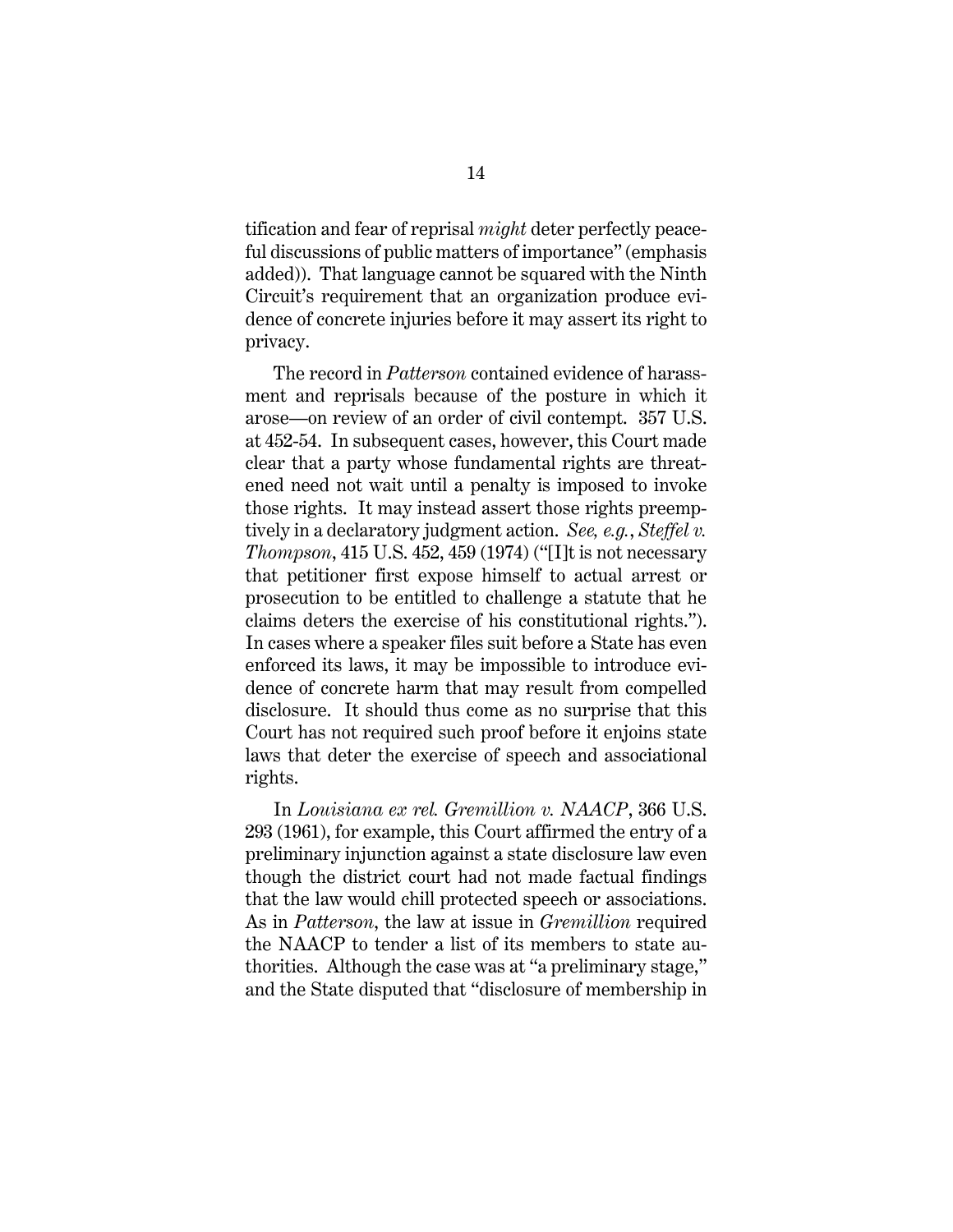<span id="page-19-1"></span>the NAACP results in reprisals," this Court upheld the injunction without waiting to see "what facts further hearings . . . may disclose." *Id.* at 296; *see also Pollard v. Roberts*, 283 F. Supp. 248, 258 (E.D. Ark.), *aff'd*, 393 U.S. 14 (1968) (quashing subpoena for list of political contributors, even though "there is no evidence of record . . . that any individuals have as yet been subjected to reprisals on account of the contributions in question"). In that case, as in others, the risk that speech and associational rights would be chilled provided a sufficient basis to invalidate the disclosure requirement.

<span id="page-19-0"></span>2. In support of its ruling that a plaintiff must prove concrete harm arising from disclosure, the Ninth Circuit also relied on *Doe v. Reed*, 561 U.S. 186 (2010), in which this Court rejected a facial challenge to a state law that allowed for public disclosure of the signatories of referendum petitions. *See Ctr. for Competitive Politics*, 784 F.3d at 1314 (citing *Doe*, 561 U.S. at 196). But *Doe* does not support the position that compelled disclosure of an association's membership list to the State raises no First Amendment concerns in its own right. On the contrary, the Court made plain that "compelled disclosure of signatory information on referendum petitions *is subject to review under the First Amendment*." *Doe*, 561 U.S. at 194 (emphasis added).

The Ninth Circuit focused on *Doe*'s discussion of "exacting scrutiny," the standard of review that applies when a disclosure law is challenged under the First Amendment. *Doe* instructed that, for a state disclosure requirement to survive exacting scrutiny, "the strength of the governmental interest must reflect the seriousness of the actual burden on First Amendment rights." 561 U.S. at 196. Rather than take this passage as a whole, the Ninth Circuit focused myopically on the words "actual burden."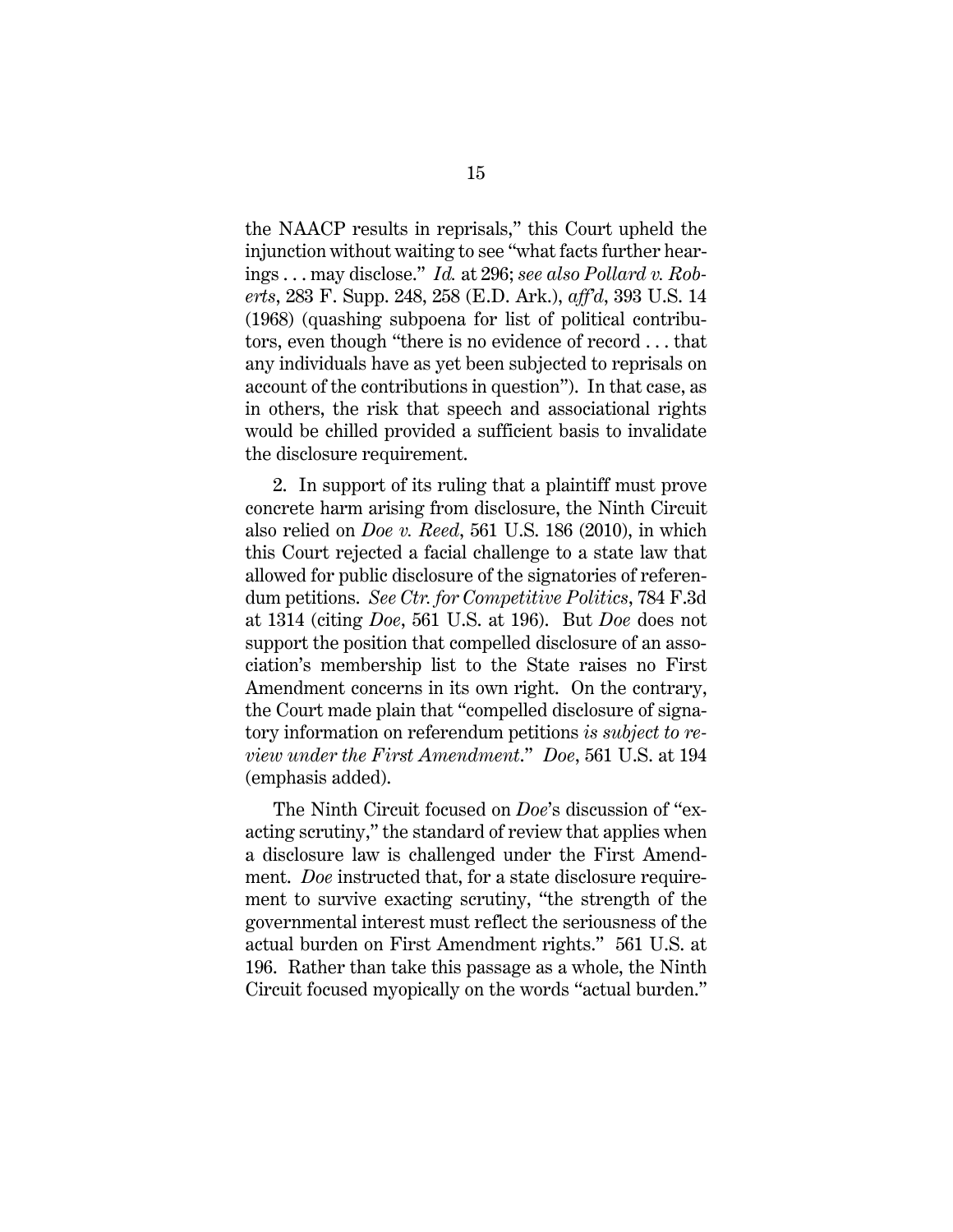*See Ctr. for Competitive Politics*, 784 F.3d at 1314. It understood the Court to mandate that a party resisting disclosure must show an "actual" injury separate and apart from the disclosure itself. *Id.* at 1314-16.

That reading of *Doe* is an unnatural one. *Doe* simply recognized that the "actual burden" imposed by a disclosure requirement varies from case to case—and that the State's burden to justify the disclosure varies as well. The "actual burden" on speech rights may vary for a host of reasons. Some state disclosure requirements are broad, whereas others are targeted and narrow. Some private associations closely guard the identity of their members, whereas other groups may display members' names or photos on a website. Whatever the circumstance, the State must always satisfy the Court that its interest in disclosure outweighs the burden on privacy rights. Accordingly, where the burden on those rights is substantial, the State must show its interests are substantial too. *See Doe*, 561 U.S. at 196 (holding that the State's interest "must reflect the seriousness of the actual burden on First Amendment rights"). *Doe* simply held the State to its burden of proof. It did not suggest that compelled disclosure raises no constitutional concerns at all absent evidence that the disclosure will lead to threats or other secondary harms.

<span id="page-20-0"></span>*Doe*, in any event, is distinguishable from this case on its facts. The plaintiffs in *Doe* were attempting to block the public release of a referendum petition they had voluntarily "submitted to the government" in order to place an issue on the ballot. *Id.* at 190-91.Here, petitioners, IFS, and other nonprofit groups are resisting disclosure of their donors to the State in the first instance. Whatever interest the *Doe* plaintiffs had in preventing the further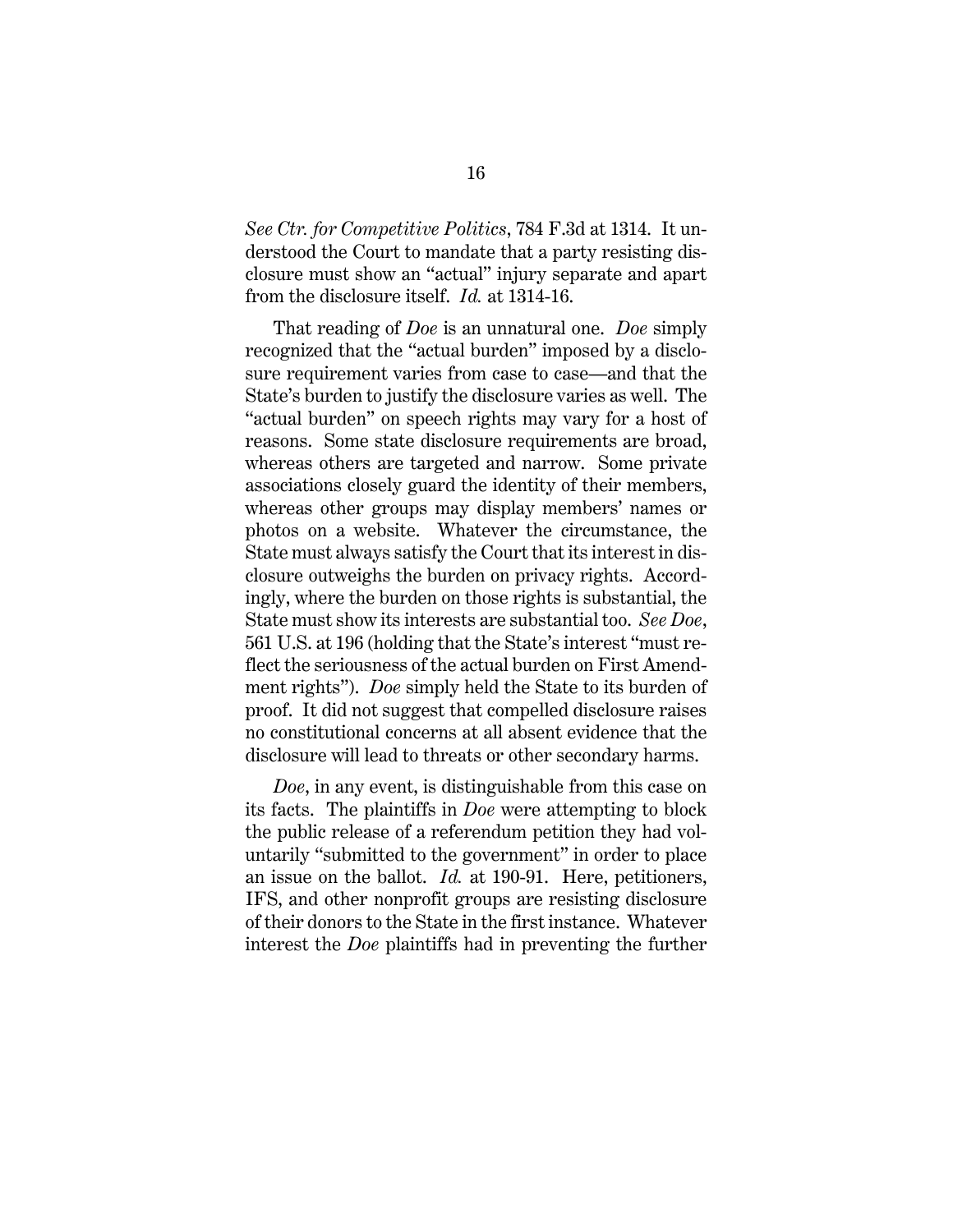disclosure of their signatures to the public, it did not implicate their fundamental right to shield their private donor information from the *State*.

*Doe*, moreover, arose in the "electoral context." 561 U.S. at 195-96. The State had argued that signatories to referendum petitions have no First Amendment right to privacy at all because their signature was a "legislative act" that had the effect of putting a law up for a popular vote. *Id.* at 195. Although the Court rejected that position, it emphasized that States enjoy "significant flexibility in implementing their own voting systems" and ensuring the integrity of the vote—an independent constitutional right. *Id.* at 195, 197; *see also id.* at 212-15 (Sotomayor, J., concurring). No similar interest obtains in this case.

# <span id="page-21-1"></span><span id="page-21-0"></span>**D. Proof of Concrete Injury Is Not Required in the Context of Facial Challenges**

The Ninth Circuit's requirement that a litigant resisting disclosure introduce evidence of an "actual" injury to its First Amendment rights, *Ctr. for Competitive Politics*, 784 F.3d at 1314, makes especially little sense in the context of facial challenges.

<span id="page-21-2"></span>A facial challenge is available under the First Amendment where the State burdens far more speech than necessary to accomplish its objectives. *N.Y. State Club Ass'n v. City of New York*, 487 U.S. 1, 11 (1988). Even if the law may be validly applied in some cases, it is still subject to a facial challenge if it "is so broad that it may inhibit the constitutionally protected speech of third parties." *Id.*  The crux of an "overbreadth" claim is that the fit between the State's means and its ends is especially poor. For claims of this nature, there is no need for a court to consider evidence that the law caused specific injuries to any particular party. A facial challenge exists "not primarily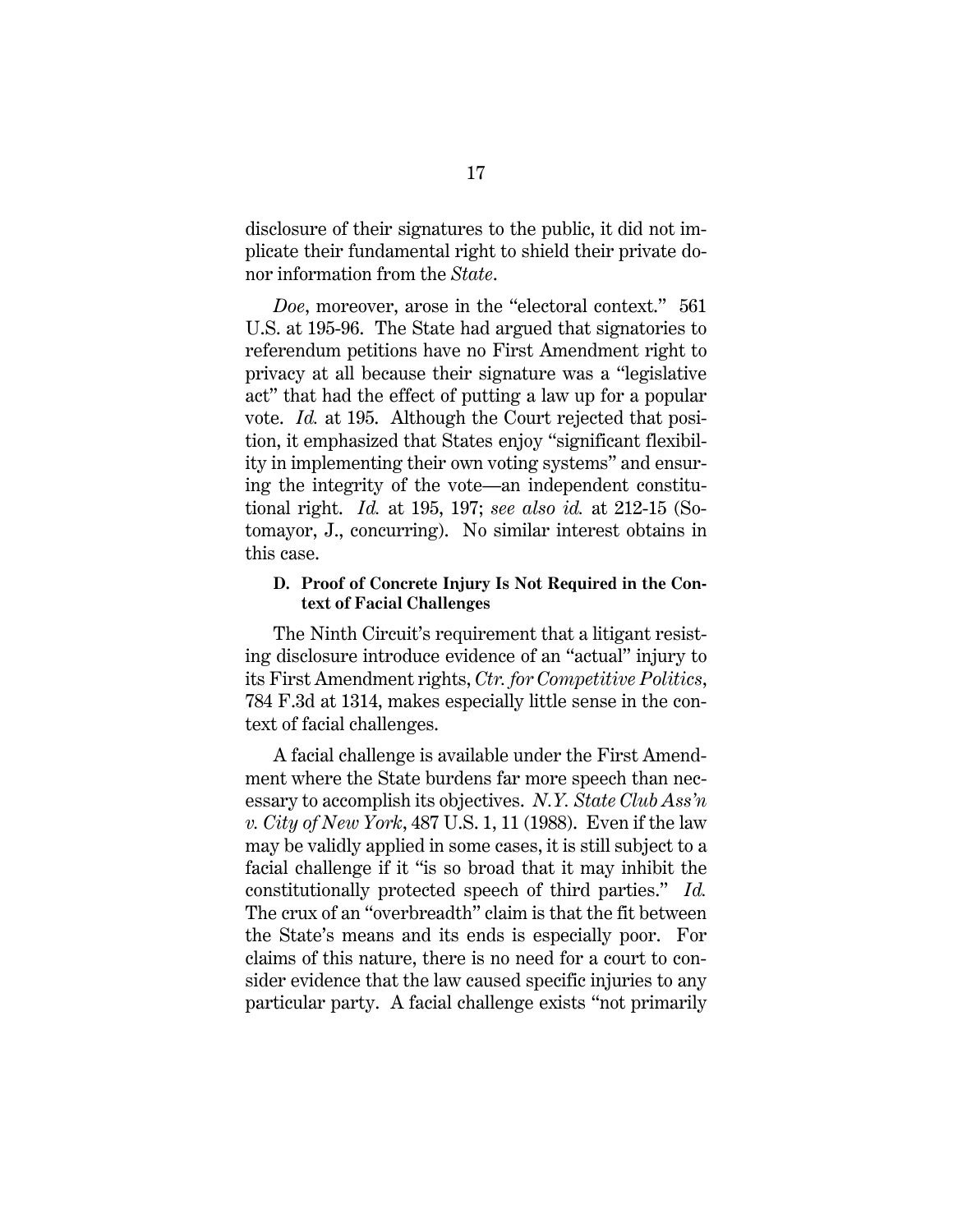<span id="page-22-3"></span><span id="page-22-1"></span>for the benefit of the litigant, but . . . to prevent the statute from chilling the First Amendment rights of other parties *not* before the court." *Sec'y of State of Md. v. Joseph H. Munson Co.*, 467 U.S. 947, 958 (1984) (emphasis added); *see also City of Chicago v. Morales*, 527 U.S. 41, 55-56 n.22 (1999) ("When asserting a facial challenge, a party seeks to vindicate not only his own rights, but those of others who may also be adversely impacted by the statute in question."); *Aptheker*, 378 U.S. at 516 (recognizing that, in evaluating a facial challenge, "this Court has not hesitated to take into account possible applications of the statute in other factual contexts besides that at bar").

<span id="page-22-2"></span><span id="page-22-0"></span>In *Doe v. Reed*, this Court rejected a facial challenge precisely because the argument the plaintiffs made for striking down a disclosure law "rest[ed] almost entirely on the specific harm they say would attend disclosure of the information" in one particular referendum petition or other similarly controversial ones. 561 U.S. at 200. If plaintiffs claim that a disclosure requirement burdens the exercise of their own speech or associational rights—say, by exposing them to threats or harassment for their unpopular views—they may bring an as-applied challenge. *Id.*; *see also id.* at 202-03 (Alito, J., concurring). But a facial challenge by its nature tests whether the compelled disclosure "*in general* violates the First Amendment." *Id.* at 200 (emphasis added).

<span id="page-22-4"></span>In other cases presenting a facial challenge, this Court has neither considered nor discussed the type of evidence that the Ninth Circuit required in this case. *Watchtower Bible & Tract Soc'y*, 536 U.S. 150, concerned an ordinance that barred canvassers from entering private property for the purpose of promoting a cause without first obtaining a permit. Because the canvassers were required to identify themselves on the license, the Court treated the case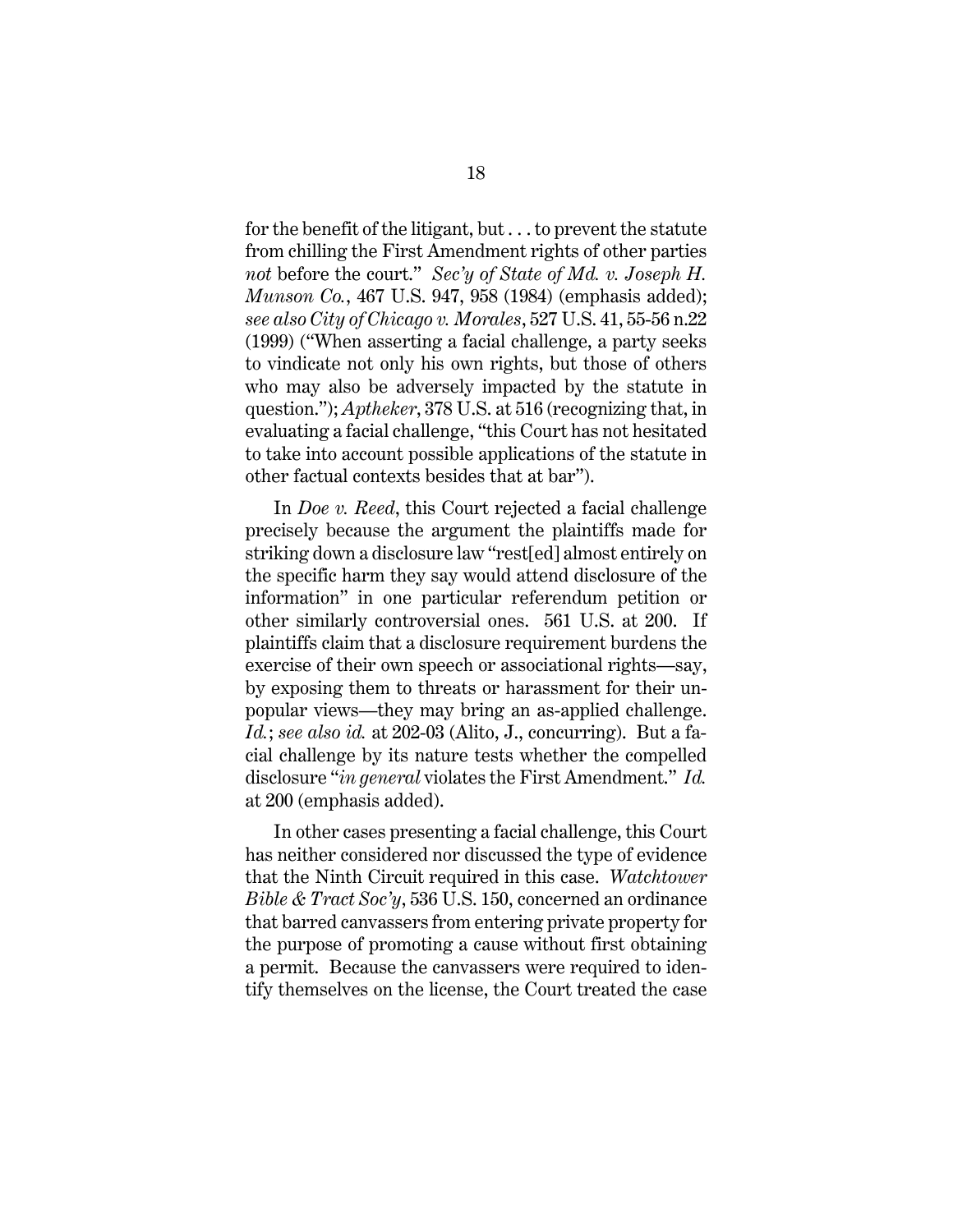as implicating the right to anonymous speech. *Id.* at 160. But the Court did not ask whether any member of the religious society that brought the suit had suffered threats or harassment once their names were disclosed. Instead, it struck down the ordinance on its face because it was substantially overbroad—it regulated "*so much speech*" and was "not tailored to the Village's stated interests" in protecting the privacy of its residents. *Id.* at 165, 168 (emphasis added); *see also Talley*, 362 U.S. at 64-65 (holding a local ordinance "void on its face" because it barred distribution of anonymous handbills "under all circumstances").

<span id="page-23-2"></span><span id="page-23-1"></span><span id="page-23-0"></span>*Shelton v. Tucker*, 364 U.S. 479, struck a similar theme. At issue in that case was an Arkansas law that required all public school teachers, as a condition of employment, to submit an affidavit listing every group to which they contributed or belonged in the previous five years. Although the plaintiff was a member of the NAACP, the Court did not invalidate the law on the ground that the disclosure would subject the plaintiff to retaliation. Instead, it held the law facially overbroad because the scope of the State's intrusive and deeply personal inquiry was out of proportion to its interest in evaluating the competence of its teachers. "The statute's comprehensive interference with associational freedom goes far beyond what might be justified in the exercise of the State's legitimate inquiry into the fitness and competency of its teachers." *Id.* at 490.

This case is similar to *Watchtower* and *Shelton*. As further explained in Section II, *infra*, the California regulation violates the First Amendment on its face because its sweeping demand for donor information bears no substantial relationship to its interest in preventing fraud. The Ninth Circuit rejected IFS's facial challenge to the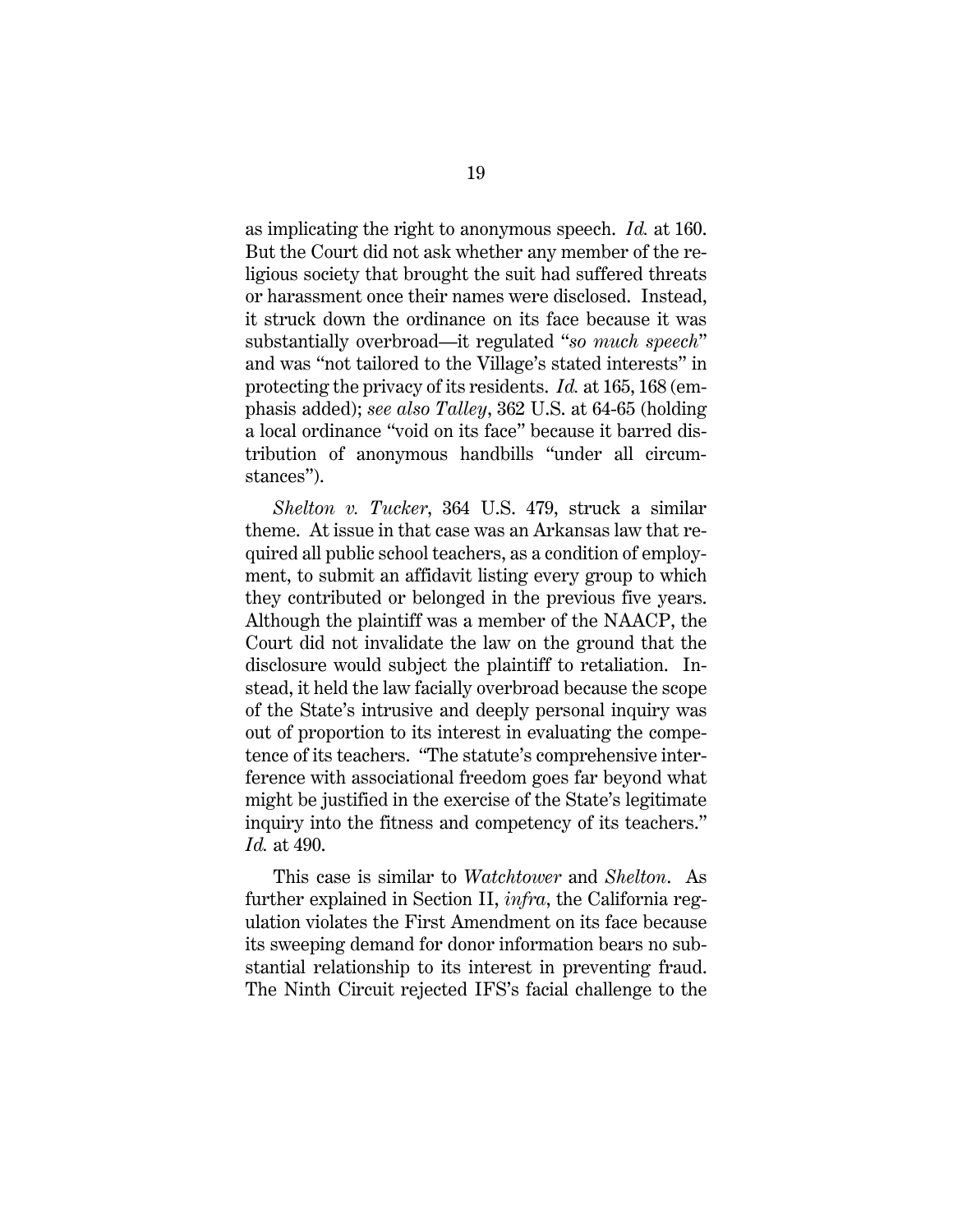law because IFS did "not claim and produce[d] no evidence to suggest that [its] significant donors would experience threats, harassment, or other potentially chilling conduct as a result of the . . . disclosure requirement." *Ctr. for Competitive Politics*, 784 F.3d at 1316. For the reasons above, proof of such harm should have played no part in the analysis.

# <span id="page-24-0"></span>**II. The California Disclosure Requirement Should Be Struck Down as Overbroad on Its Face**

## <span id="page-24-4"></span><span id="page-24-1"></span>**A. Facial Challenges Are Particularly Appropriate in the First Amendment Context**

<span id="page-24-3"></span>This Court has long recognized a heightened role for facial challenges in the First Amendment context. *See United States v. Salerno*, 481 U.S. 739, 745 (1987) (distinguishing First Amendment facial challenges from other facial challenges); *see also United States v. Stevens*, 559 U.S. 460, 472 (2010). Unlike facial challenges in other contexts, which require the plaintiff to show either that a statute is unconstitutional in every application or "lacks any plainly legitimate sweep," First Amendment facial challenges require merely that the plaintiff prove substantial overbreadth. *Stevens*, 559 U.S. at 472-73; *Broadrick v. Oklahoma*, 413 U.S. 601, 615 (1973); pp. 17-18, *supra*. Under that standard, "a law may be invalidated as overbroad if a substantial number of its applications are unconstitutional, judged in relation to the statute's plainly legitimate sweep." *Stevens*, 559 U.S. at 473.

<span id="page-24-2"></span>This distinction effectuates the principles underlying the First Amendment. Most other constitutional protections preserve only an individual's right to be free from certain intrusions, like excessive force, but the First Amendment preserves an individual's right to act affirmatively—to speak, publish, assemble, petition, or practice one's religion. Facial challenges are therefore especially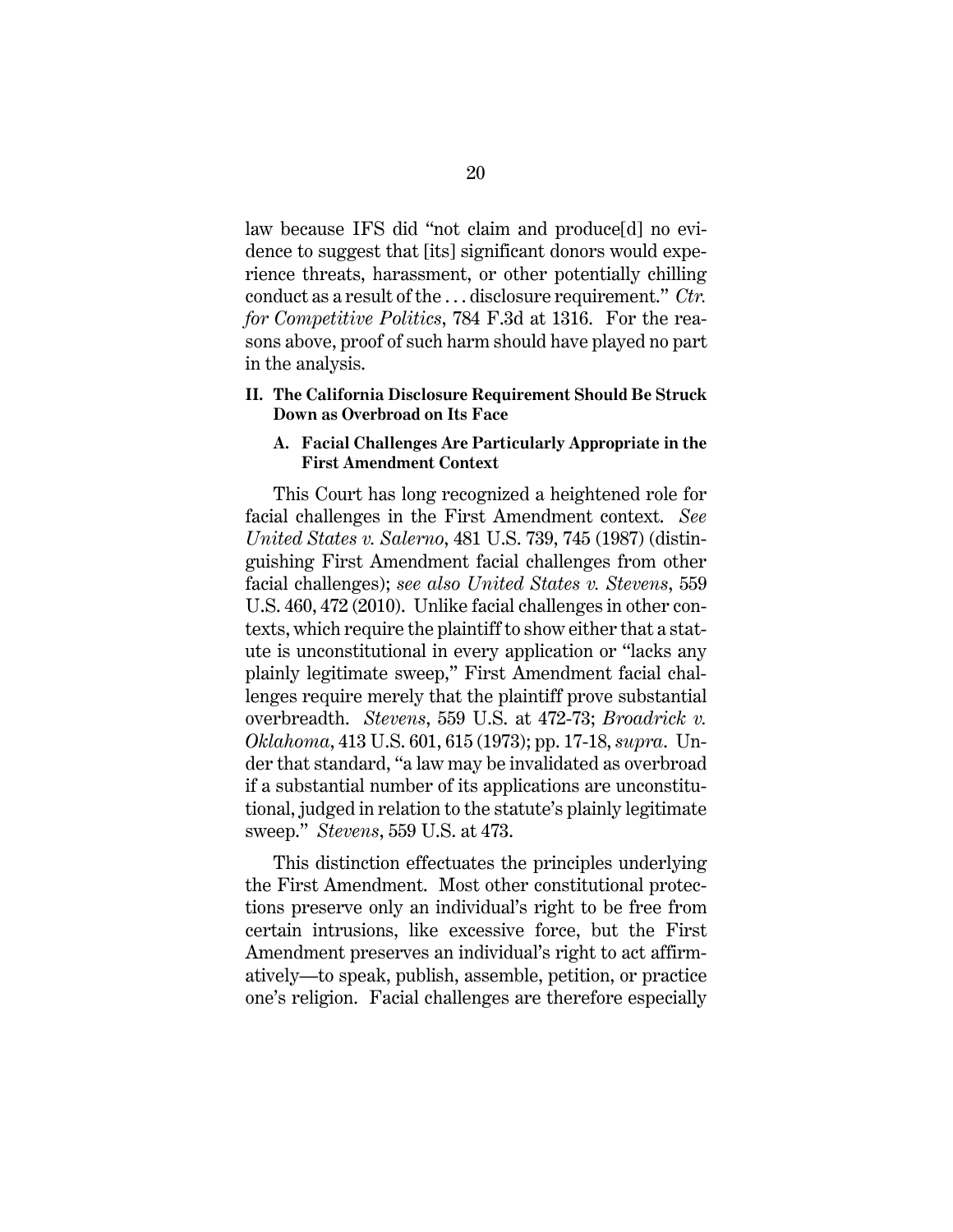appropriate in the First Amendment context because overly broad laws "deter[] people from engaging in constitutionally protected speech"—*i.e.*, from engaging in affirmative acts that the Constitution specifically protects. *United States v. Williams*, 553 U.S. 285, 292 (2008).

<span id="page-25-2"></span><span id="page-25-1"></span>Not only are facial challenges suitable in First Amendment cases, but case-by-case adjudication can be particularly *inappropriate*. Compare the First Amendment to the Fourth. The crux of a Fourth Amendment violation is reasonableness. Because the reasonableness of a search depends on context, Fourth Amendment claims are typically decided case by case. But with a First Amendment claim that a statute is substantially overbroad, the circumstances of any one particular case rarely matter. "Gradually cutting away the unconstitutional aspects of a statute by invalidating its improper applications case by case does not respond sufficiently to the peculiarly vulnerable character of activities protected by the First Amendment." Michael C. Dorf, *Facial Challenges to State and Federal Statutes*, 46 Stan. L. Rev. 235, 262 n.97 (1994) (alterations omitted) (quoting Laurence H. Tribe, *American Constitutional Law* § 1227, at 1023 (2d ed. 1988)).

<span id="page-25-3"></span><span id="page-25-0"></span>Citizens should not have to bear the cost of repeat litigation over the same constitutionally defective state regulation. Where state disclosure laws are concerned, asapplied challenges burden the exercise of First Amendment rights by requiring private associations to spend precious resources hiring counsel and marshalling evidence that they or their donors will face threats or other harms resulting from disclosure. "The First Amendment does not permit laws that force speakers to retain a[n] attorney . . . before discussing the most salient political issues of our day." *Citizens United v. FEC*, 558 U.S. 310,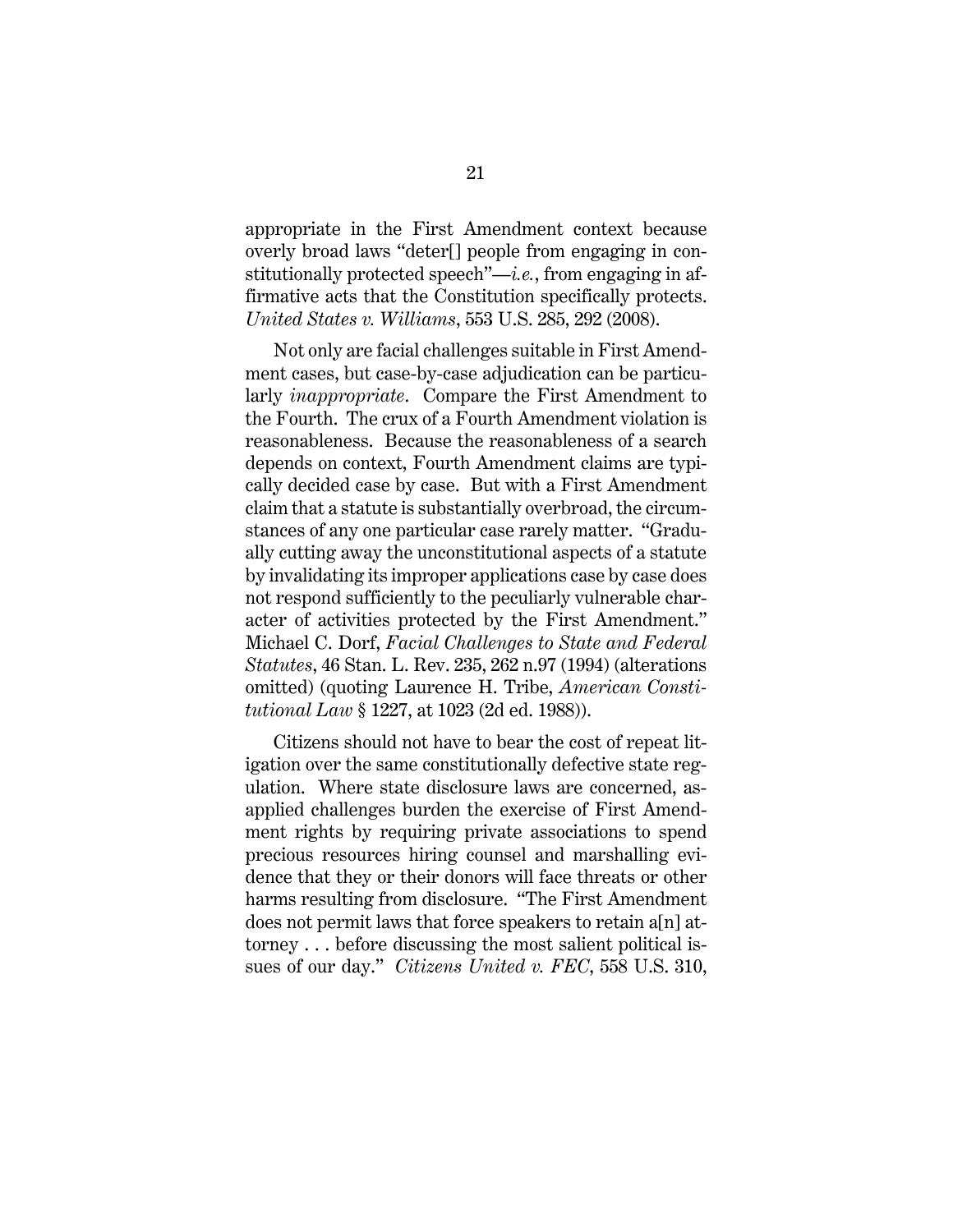324 (2010). Litigation costs are substantial, and many organizations cannot afford them. Americans for Prosperity Foundation's as-applied claim required the testimony of five different fact witnesses and two experts. *Ams. for Prosperity Found. v. Harris*, No. 2:14-cv-09448-R (C.D. Cal.), Dkt. Nos. 164, 165, 166, 170, 171. Such litigation by its nature forces organizations to engage in compelled speech by asking them to justify their interests in associational privacy. Where the disclosure requirement is substantially overbroad in light of the State's interests, it should be stricken on its face.

## <span id="page-26-3"></span><span id="page-26-2"></span><span id="page-26-0"></span>**B. California's Disclosure Requirement Is Overbroad on Its Face**

California's disclosure requirement is facially unconstitutional because it imposes an "unlimited and indiscriminate" burden on the right to associate far out of proportion to the State's legitimate need. *See Shelton*, 364 U.S. at 490. "Because First Amendment freedoms need breathing space to survive, government may regulate in the area only with narrow specificity." *Button*, 371 U.S. at 433. "Broad and sweeping state inquiries into" a person or group's associations "discourage citizens from exercising rights protected by the Constitution." *Baird v. State Bar of Ariz.*, 401 U.S. 1, 6 (1971). Under the exacting scrutiny standard, even important government interests "cannot be pursued by means that broadly stifle fundamental personal liberties when the end can be more narrowly achieved." *Shelton*, 364 U.S. at 488. Far from satisfying that standard, California's disclosure mandate to nonprofits is virtually limitless.

<span id="page-26-1"></span>California has issued a blanket demand that nonprofit or charitable groups seeking to raise money in the State must divulge a list of their major donors to the attorney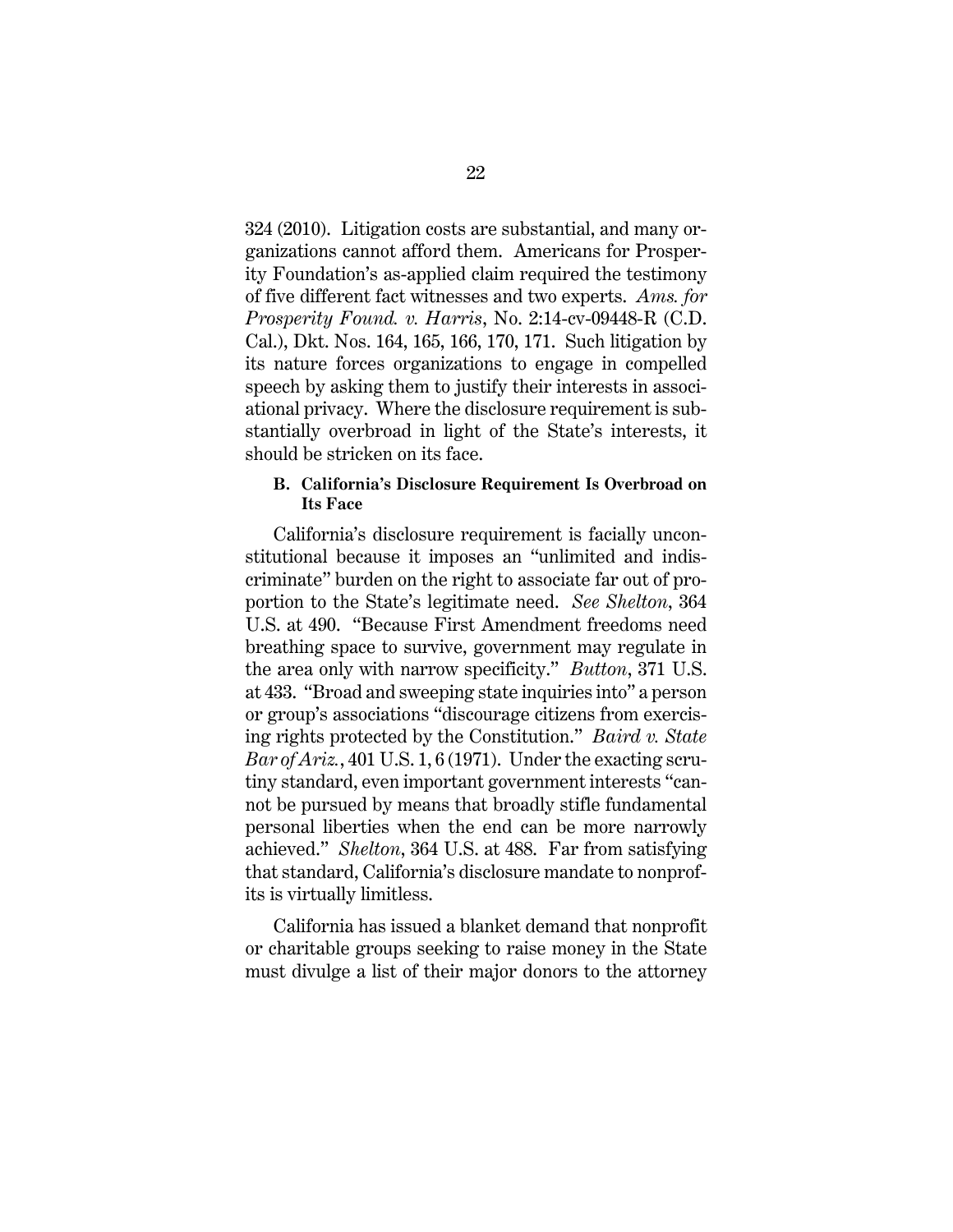general. Although the ostensible purpose of the regulation is to assist the attorney general in detecting fraud, it applies whether or not the State has any reason to suspect that a particular group is engaged in fraudulent or criminal activity. It does not permit organizations to redact or withhold the names of donors who reside outside of California—and outside the reach of the State's law enforcement powers. What is more, the regulation contains no temporal limits. California retains the donor records indefinitely, and the attorney general may inspect them at any time and for any purpose whatsoever.

<span id="page-27-2"></span><span id="page-27-0"></span>The risk that this information dragnet will chill protected speech and associations is as obvious as it is substantial. Soliciting and making charitable donations are both forms of speech subject to the highest First Amendment protection, *see Riley*, 487 U.S. at 789, and both activities convey a significant amount of information about the beliefs and priorities of the speaker, *see Buckley*, 424 U.S. at 66. A record of a person's nonprofit giving may reflect, among other things, what religion she practices, what schools she attended, and what her views are on the divisive issues of the day, from abortion rights and gun rights to racial justice and law enforcement reform.

<span id="page-27-1"></span>Donors have many reasons they would not want to divulge this sort of deeply personal information to the State, whether out of embarrassment, fear of surveillance or official reprisals, or "merely . . . a desire to preserve as much of one's privacy as possible." *McIntyre*, 514 U.S. at 341-42. If donors can no longer support their causes from a position of relative anonymity, some of them will cease giving money rather than expose their affiliations to the State. IFS is in just such a position: It has stopped soliciting donations in California, the Nation's most populous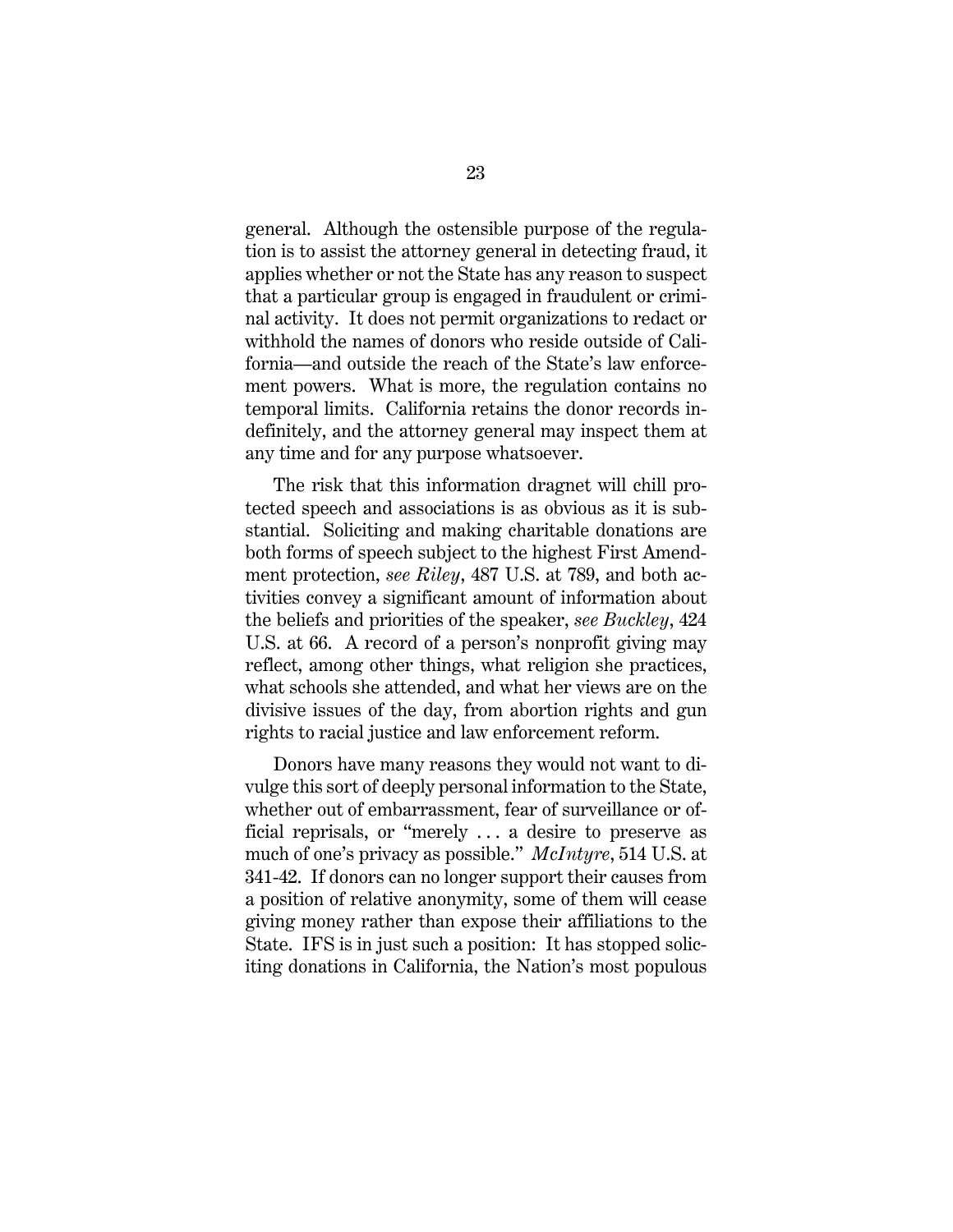State, rather than submit to its intrusive disclosure regime.

California's demand that nonprofit groups turn over a list of their major donors will surely have the most swift and dramatic effect on organizations that advance controversial or unpopular positions. Given California's history of leaking this information, *see* p. 25, *infra*, supporters of these groups will understandably fear that disclosure will subject them to social ostracism or online vitriol. *See McIntyre*, 514 U.S. at 341-42. But even groups that do not ordinarily court controversy may lose supporters who have subjective and idiosyncratic privacy concerns or simply object to disclosing information to the State. One can expect that the disclosure requirement will deter contributions from, among many others:

- <span id="page-28-0"></span>• Donors whose "religious scruples" bar them from taking credit for charitable donations. *See Watchtower*, 536 U.S. at 167.
- <span id="page-28-1"></span>• Civil libertarians who object on principle to government intrusions into private lives. *See id.*
- Supporters of nonprofits working for human rights in repressive countries.
- Patients who worry that a donation to a hospital, foundation, or research institution may reveal a medical condition they prefer to keep private—depression, mental illness, addiction, infertility, or a sexually transmitted infection.
- Sexual assault survivors who wish to donate to a victims' organization but who do not want to disclose their own experience as survivors.
- Prosecutors, journalists, teachers, or others whose jobs require impartiality in a professional setting,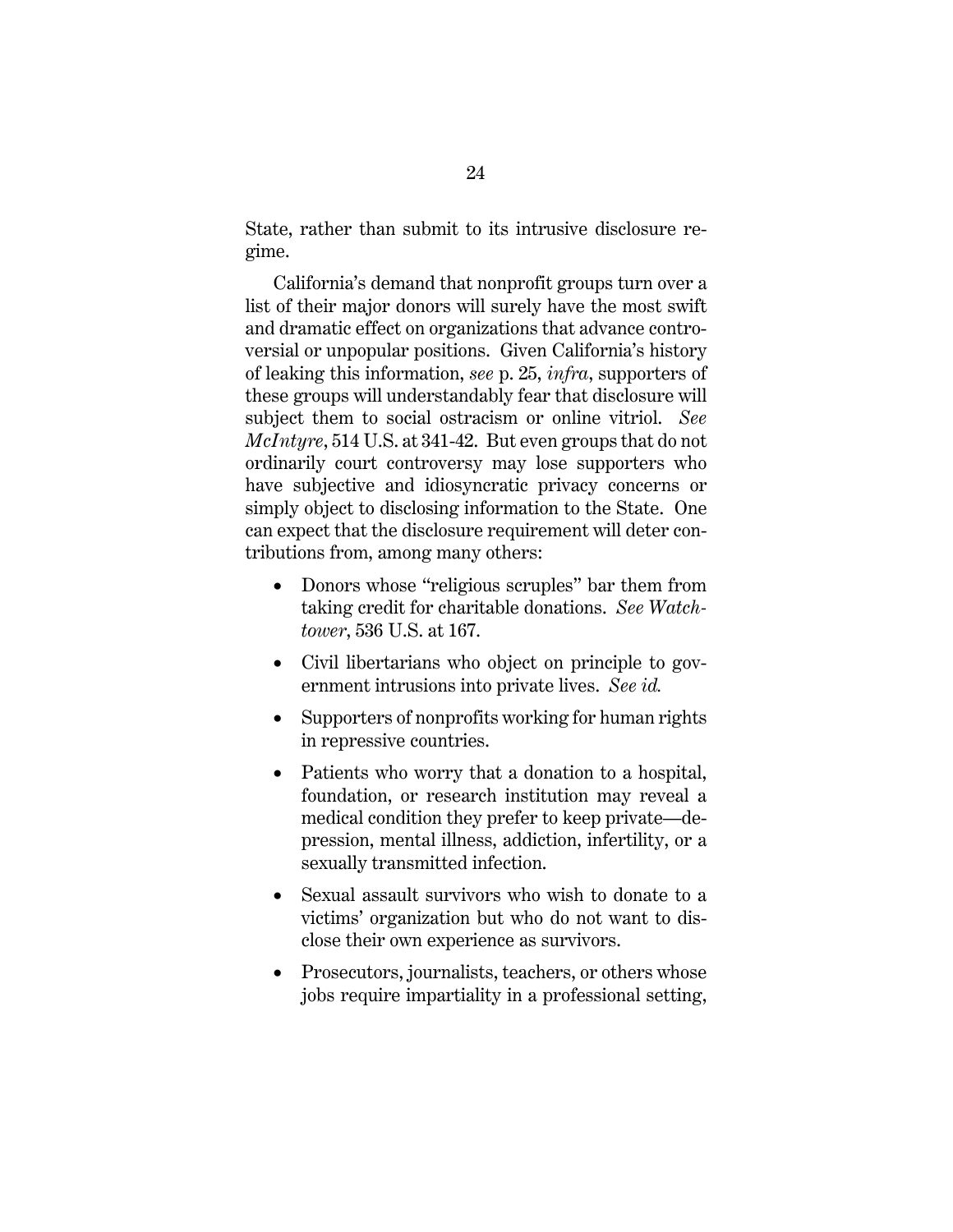but who wish to advance their views in their personal capacity.

- Career civil service employees whose private views clash with those of the incumbent administration or prominent state legislators.
- Members of minority racial, religious, or ethnic groups who fear they may be profiled by the State once their affiliation with a charitable or nonprofit group is disclosed.
- Supporters of ideological causes disfavored by employers or consumers who fear job or business losses over their donations.
- Anyone who believes their donations will subject them to recrimination from family, friends, or coworkers or make them the target of harsh online criticism.

<span id="page-29-0"></span>It is no answer to say that the chilling effect of California's disclosure requirement will be limited because the attorney general does not intend to release the donor lists to the public. No matter the attorney general's present intent, he or his successor could decide to reveal this confidential information at a later date. What is more, the district court made factual findings in *Americans for Prosperity Foundation v. Harris*, 182 F. Supp. 3d 1049 (C.D. Cal. 2016), that leaks were commonplace and the State's security protocols for maintaining the confidentiality of donor lists were "indefensible." *Id.* at 1057. The petitioner in that case identified nearly 1,800 donor lists that California had inadvertently released online, including a copy of Planned Parenthood's Schedule B that "included all the names and addresses of hundreds of donors." *Id.*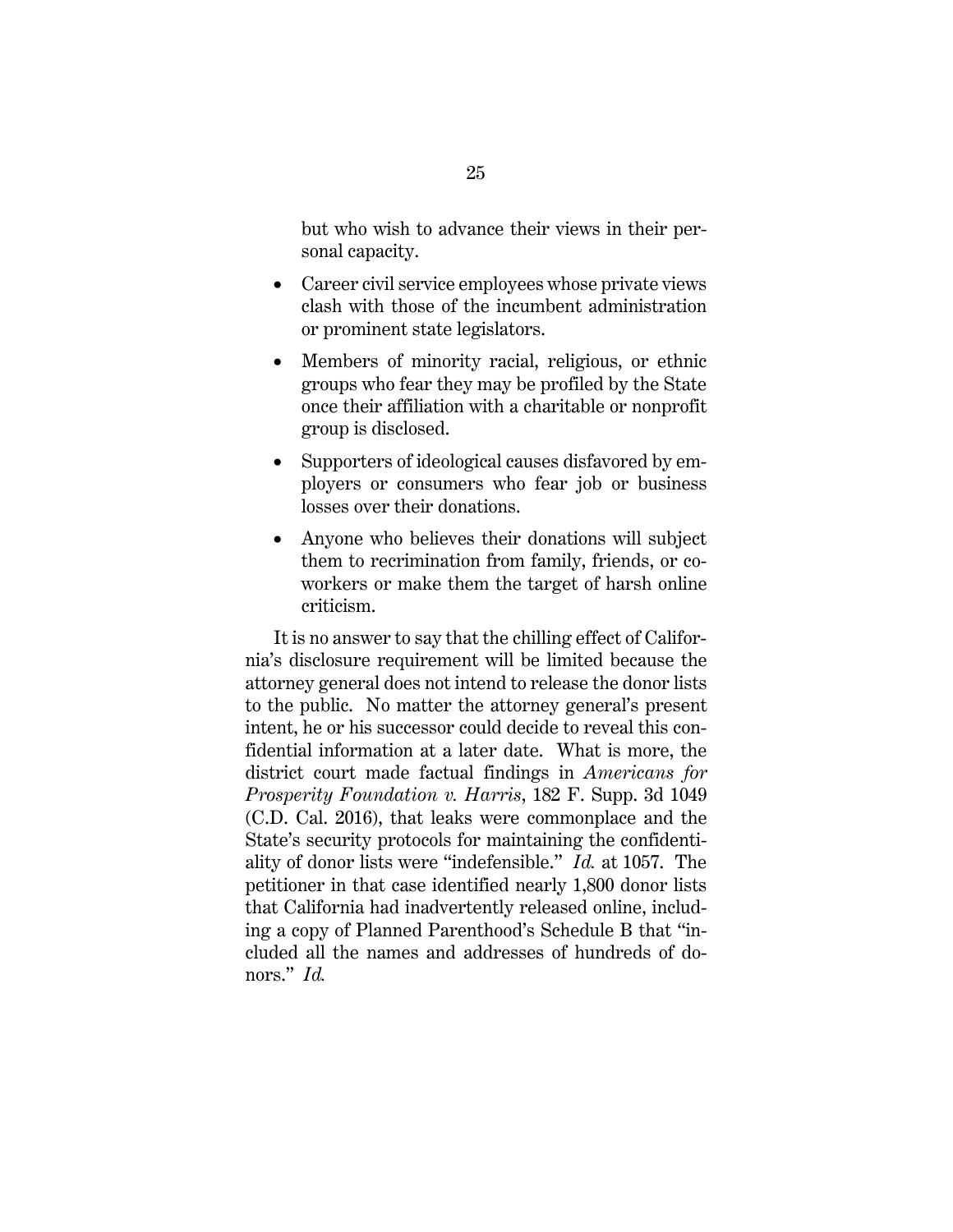But the California regulation would not be saved even if the State could guarantee that the donor lists would never become public. Donors have at least as much to fear from disclosure of their names to the State as they do from disclosure to the public at large. It is the State that has the power to arrest, audit, interrogate, and incarcerate. The California disclosure requirement supercharges the State's investigative and law enforcement powers by providing access on demand to documents—the Schedule Bs—for which it would ordinarily need a warrant or subpoena. Once the State has collected that information, there are no limits on the purposes for which it can be used. It can be compiled into a searchable database, shared with other law enforcement agencies, and combined with other sources of information to build a comprehensive portrait of the activities and associations of ordinary people. Lest our country become a surveillance state, this Court has already recognized the need for constitutional limits on searches that provide "an intimate window into a person's life, revealing . . . his familial, political, professional, religious, and [other] associations." *Carpenter v. United States*, 138 S. Ct. 2206, 2217 (2018) (Fourth Amendment).

<span id="page-30-1"></span><span id="page-30-0"></span>The vague law enforcement interests asserted by the attorney general do not remotely justify California's sweeping intrusion into private associations. In its briefing to the Ninth Circuit in IFS's case, California scarcely bothered to describe its supposed interest in the donor lists, arguing that "in the absence of any showing of harm, the law does not require the Attorney General to explain the necessity of the required disclosure." Harris Br. 29, *Ctr. for Competitive Politics v. Harris*, No. 14-15978 (9th Cir.), Dkt. No. 17. It was not until oral argument that the State attempted to justify its disclosure rule, suggesting that the donor lists might help it identify instances where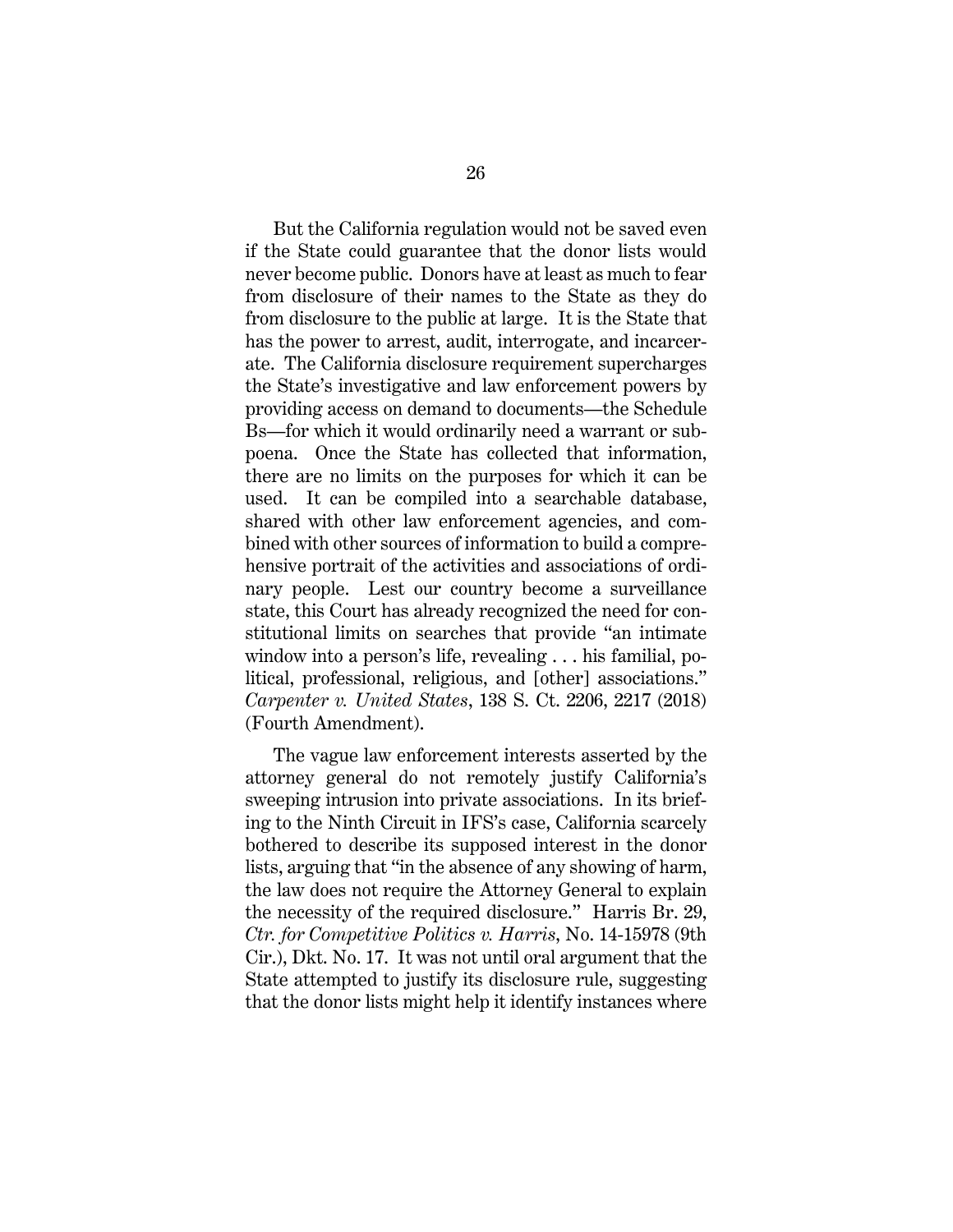charities inflated the value of in-kind donations. It never explained, however, why it could not simply require the names of donors who made in-kind rather than cash contributions. This kind of speculative interest falls far short of carrying the State's burden of justifying its imposition on speech and associational rights.

<span id="page-31-0"></span>Even assuming that the State had legitimate law enforcement interests, its disclosure requirement violates the First Amendment because it sweeps far more broadly than necessary to effectuate those interests. There is no conceivable need for the State to conduct a fishing expedition into the files of every nonprofit group to exercise effective oversight of the small number of them that might engage in financial fraud. Indeed, an investigator for the attorney general's office testified in the *Americans for Prosperity* case that the office used the Schedule B donor lists in only five of the 540 investigations conducted in the previous ten years—and even then the Schedule B information would have been available through other means. *See Ams. for Prosperity Found.*, 182 F. Supp. 3d at 1054. At best, the California regulation is potentially helpful once every two years. "That the statute in some of its applications actually prevents the misdirection of funds from the organization's purported charitable goal is little more than fortuitous." *Joseph H. Munson*, 467 U.S. at 966-67. "It is equally likely that the statute will restrict First Amendment activity." *Id.*

<span id="page-31-1"></span>What is more, the State has an alternative means of carrying out its investigative mandate that burdens far less speech. As the Ninth Circuit recognized, "the Attorney General has the power to require disclosure of significant donor information as a part of her general subpoena power." *Ctr. for Competitive Politics*, 784 F.3d at 1317. And that traditional investigative tool accords greater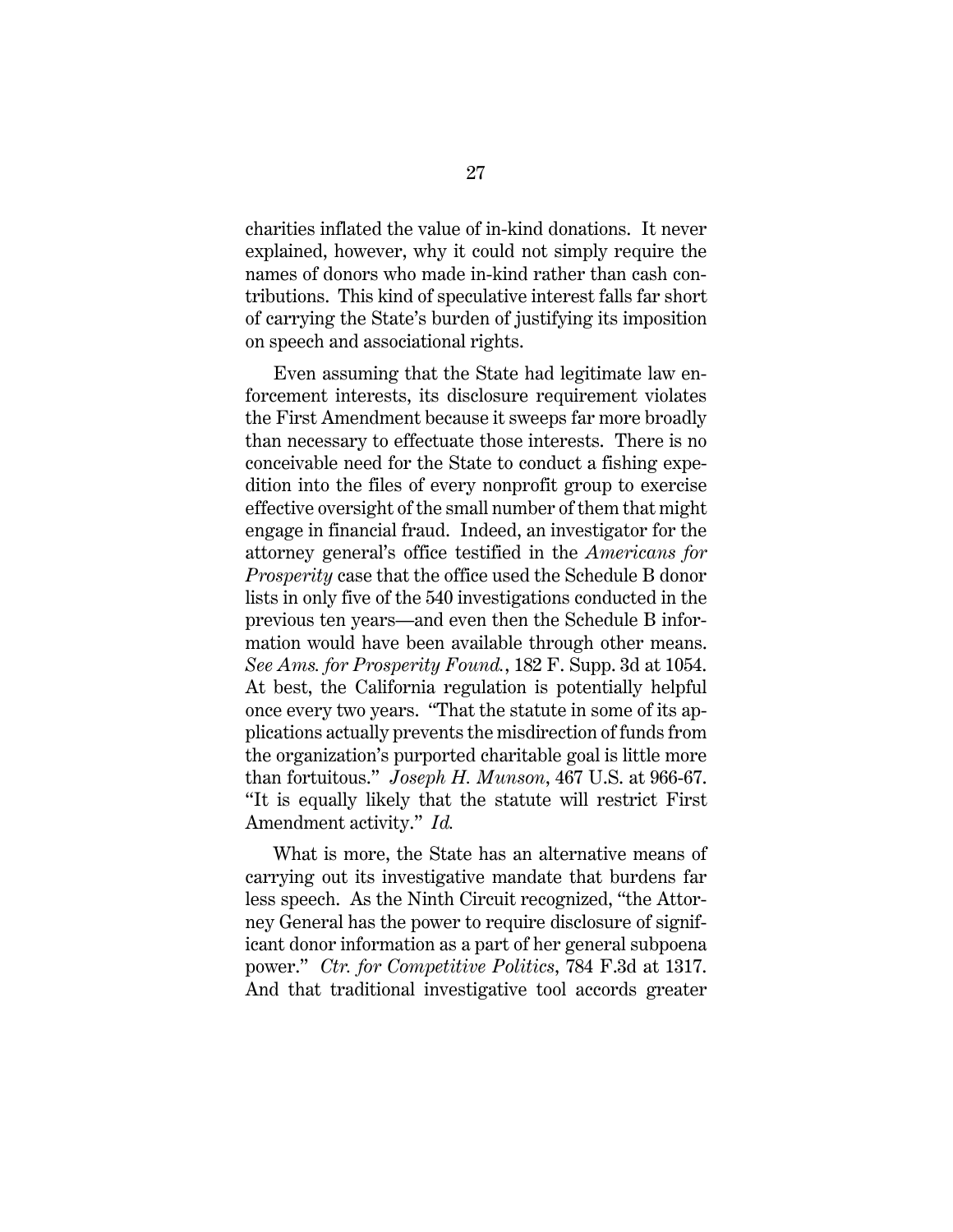protection to speech rights because the target of the subpoena can ask a court to narrow its scope or quash it altogether. California's standing disclosure order provides no such built-in mechanism for judicial review.

<span id="page-32-3"></span><span id="page-32-2"></span><span id="page-32-1"></span>Where a less speech-restrictive means of gathering the information exists, the First Amendment requires that the State exercise that option rather than burdening speech and associational rights. *See, e.g.*, *McIntyre*, 514 U.S. at 349-51 (invalidating Ohio's requirement that the names and addresses of individuals distributing campaign literature be disclosed because the State had more tailored means to prevent fraud); *Riley*, 487 U.S. at 795 (observing that state antifraud law provided less restrictive alternative to burdening speech rights); *Vill. of Schaumburg v. Citizens for a Better Env't*, 444 U.S. 620, 637-38 (1980) ("The Village's legitimate interest in preventing fraud can be better served by measures less intrusive than a direct prohibition on solicitation."). It makes no difference that the attorney general would gain certain administrative efficiencies from collecting Schedule B lists up front instead of issuing subpoenas when a particular need arises. This Court has "emphatically" stated that "the First Amendment does not permit the State to sacrifice speech for efficiency." *Riley*, 487 U.S. at 795; *accord McCullen v. Coakley*, 573 U.S. 464, 486 (2014).

<span id="page-32-0"></span>California here attempts to force nonprofit groups to turn over a list of their major donors as a condition of soliciting money within the State. It seeks the disclosure of information that is presumptively protected by the First Amendment as a prerequisite to engaging in other constitutionally protected activity. And it does so on only the thinnest showing of need. The First Amendment prohibits the State from broadly interfering with speech and as